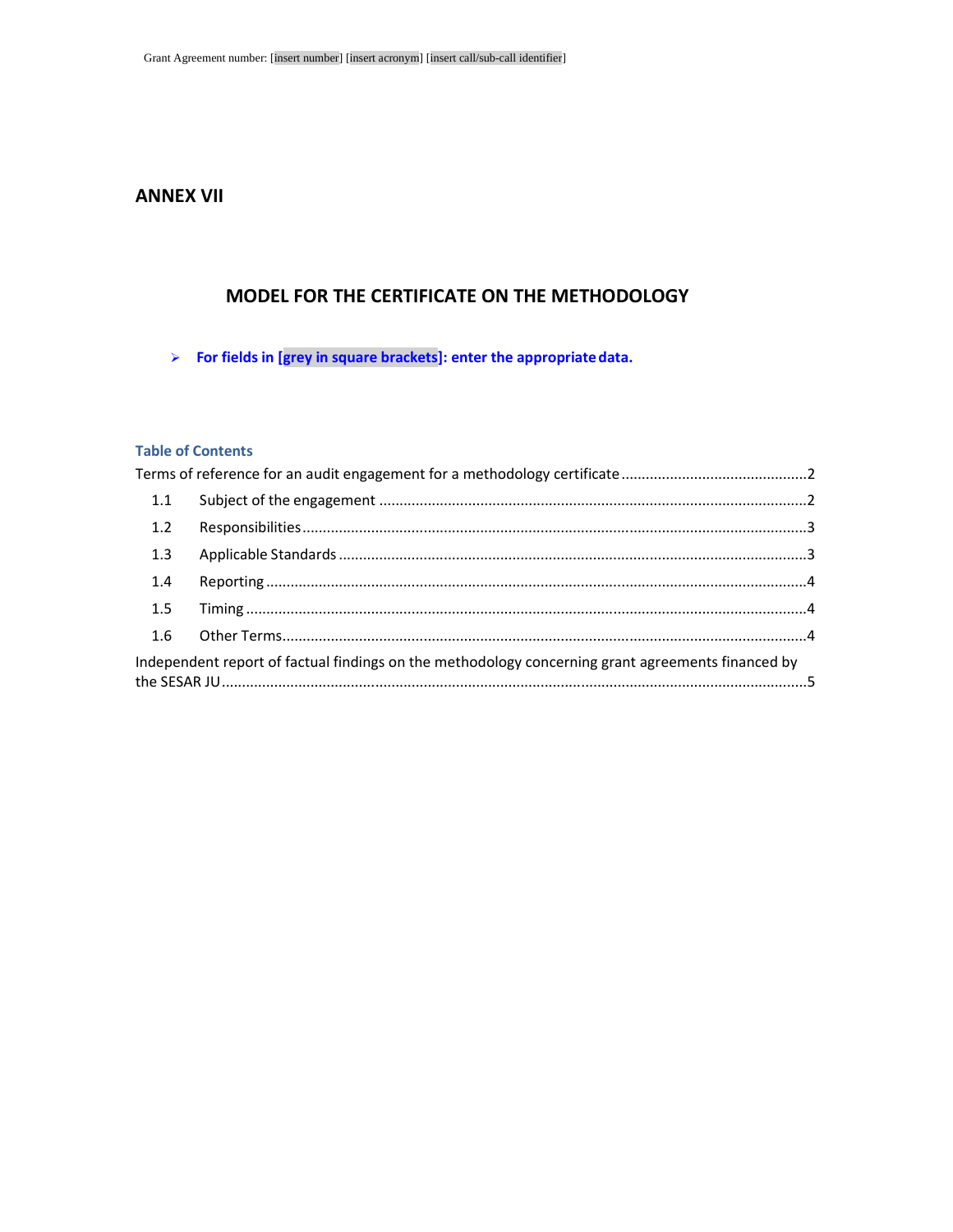## **Terms of reference for an audit engagement for a methodology certificate**

This document sets out the '**Terms of Reference (ToR)**' under which

*[OPTION 1: [insert name of the beneficiary] ('the Beneficiary')] [OPTION 2: [insert name of the linked third party] ('the Linked Third Party'), third party linked to the Beneficiary [insert name of the beneficiary] ('the Beneficiary')]* 

agrees to engage

#### [**insert legal name of the auditor**] ('the Auditor')

to produce an independent report of factual findings ('the Report') concerning the *[Beneficiary's] [Linked Third Party's]* usual accounting practices for calculating and claiming direct personnel costs declared as unit costs ('the Methodology') in connection with SESAR Joint Undertaking (SJU) grant agreements.

The procedures to be carried out for the assessment of the methodology will be based on the grant agreement(s) detailed below:

#### [title and number of the grant agreement(s)] ('the Agreement(s)')

The Agreement(s) has(have) been concluded between the Beneficiary and the SESAR Joint Undertaking ('SJU')

The SJU is mentioned as a signatory of the Agreement with the Beneficiary only. The SJU is not a party to this engagement.

## **1.1 Subject of the engagement**

According to Article II.20.3.2 of the Agreement, beneficiaries *[and linked third parties]* that declare direct personnel costs as unit costs calculated in accordance with their usual cost accounting practices may submit to the SJU for approval, a certificate on the methodology ('CoMUC') stating that there are adequate records and documentation to prove that their cost accounting practices used comply with the conditions set out in Article II.20.3.1.

The subject of this engagement is the CoMUC which is composed of two separate documents:

- the Terms of Reference ('the ToR') to be signed by the *[Beneficiary] [Linked Third Party]*  and the Auditor;
- the Auditor's Independent Report of Factual Findings ('the Report') issued on the Auditor's letterhead, dated, stamped and signed by the Auditor which includes; the standard statements ('the Statements') evaluated and signed by the *[Beneficiary] [Linked Third Party]*, the agreed- upon procedures ('the Procedures') performed by the Auditor and the standard factual findings ('the Findings') assessed by the Auditor. The Statements, Procedures and Findings are summarised in the table that forms part of the Report.

The information provided through the Statements, the Procedures and the Findings will enable the SJU to draw conclusions regarding the existence of the *[Beneficiary's] [Linked Third Party's]* usual cost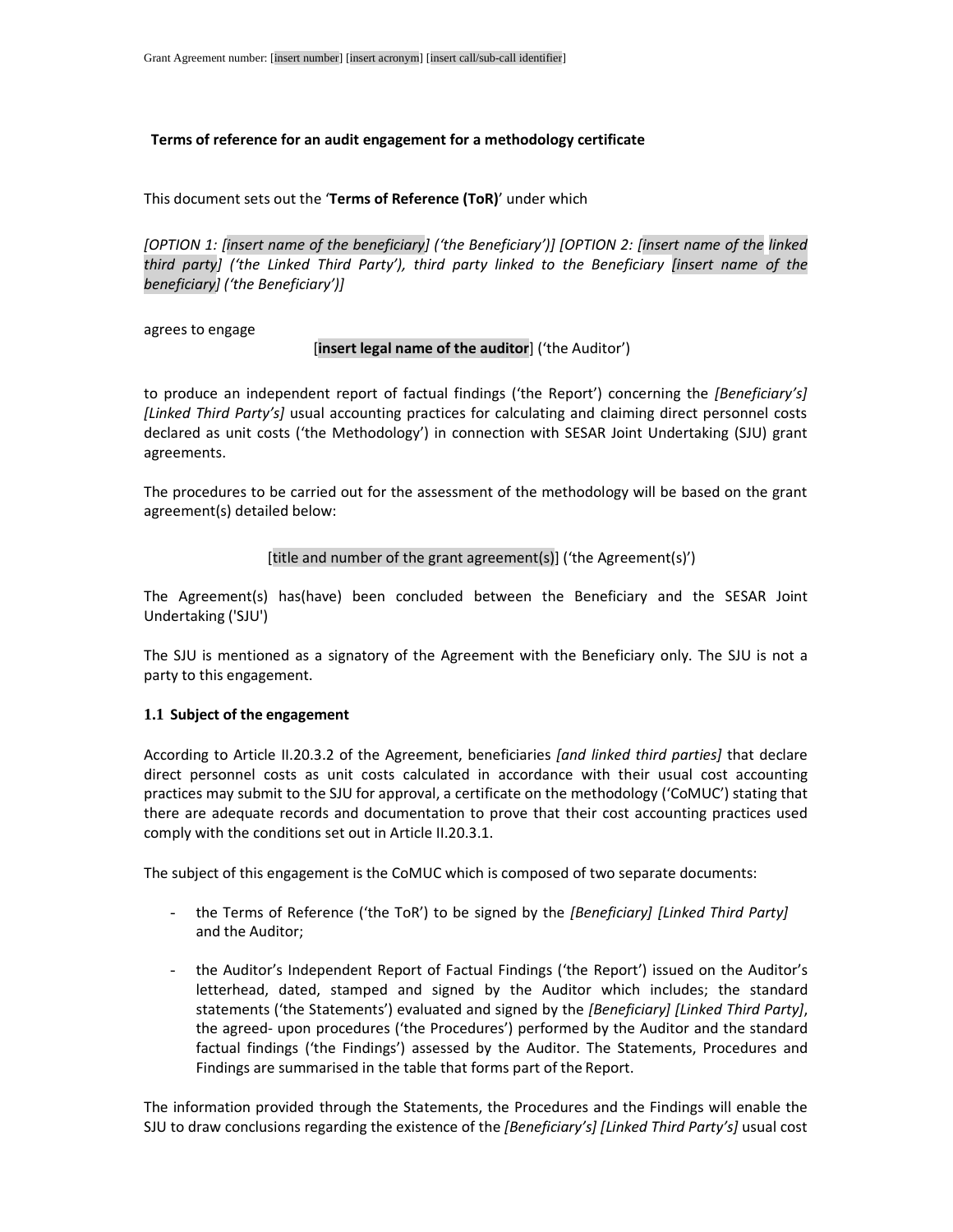accounting practice and its suitability to ensure that direct personnel costs claimed on that basis comply with the provisions of the Agreement. The SJU draws its own conclusions from the Report and any additional information it may require.

## **1.2 Responsibilities**

The parties to this agreement are the *[Beneficiary] [Linked Third Party]* and the Auditor.

The *[Beneficiary] [Linked Third Party]:* 

- is responsible for preparing financial statements for the Agreement(s) ('the Financial Statements') in compliance with those Agreements;
- is responsible for providing the Financial Statement(s) to the Auditor and enabling the Auditor to reconcile them with the *[Beneficiary's] [Linked Third Party's]* accounting and bookkeeping system and the underlying accounts and records. The Financial Statement(s) will be used as a basis for the procedures which the Auditor will carry out under this ToR;
- is responsible for its Methodology and liable for the accuracy of the Financial Statement(s);
- is responsible for endorsing or refuting the Statements indicated under the heading 'Statements to be made by the Beneficiary/ Linked Third Party' in the first column of the table that forms part of the Report;
- must provide the Auditor with a signed and dated representation letter;
- accepts that the ability of the Auditor to carry out the Procedures effectively depends upon the *[Beneficiary] [Linked Third Party]* providing full and free access to the *[Beneficiary's] [Linked Third Party's]* staff and to its accounting and other relevant records.

The Auditor:

- *[Option 1 by default: is qualified to carry out statutory audits of accounting documents in accordance with Directive 2006/43/EC of the European Parliament and of the Council of 17 May 2006 on statutory audits of annual accounts and consolidated accounts, amending Council Directives 78/660/EEC and 83/349/EEC and repealing Council Directive 84/253/EEC or similar national regulations]*.
- *[Option 2 if the Beneficiary or Linked Third Party has an independent Public Officer: is a competent and independent Public Officer for which the relevant national authorities have established the legal capacity to audit the Beneficiary]*.
- *[Option 3 if the Beneficiary or Linked Third Party is an international organisation: is an [internal] [external] auditor in accordance with the internal financial regulations and procedures of the international organisation]*.

The Auditor:

- must be independent from the Beneficiary *[and the Linked Third Party]*, in particular, it must not have been involved in preparing the Beneficiary's *[and Linked Third Party's]* Financial Statement(s);
- must plan work so that the Procedures may be carried out and the Findings may be assessed;
- must adhere to the Procedures laid down and the compulsory report format;
- must carry out the engagement in accordance with these ToR;
- must document matters which are important to support the Report;
- must base its Report on the evidence gathered;
- must submit the Report to the *[Beneficiary] [Linked Third Party]*.

The SJU sets out the Procedures to be carried out and the Findings to be endorsed by the Auditor. The Auditor is not responsible for their suitability or pertinence. As this engagement is not an assurance engagement the Auditor does not provide an audit opinion or a statement of assurance.

## **1.3 Applicable Standards**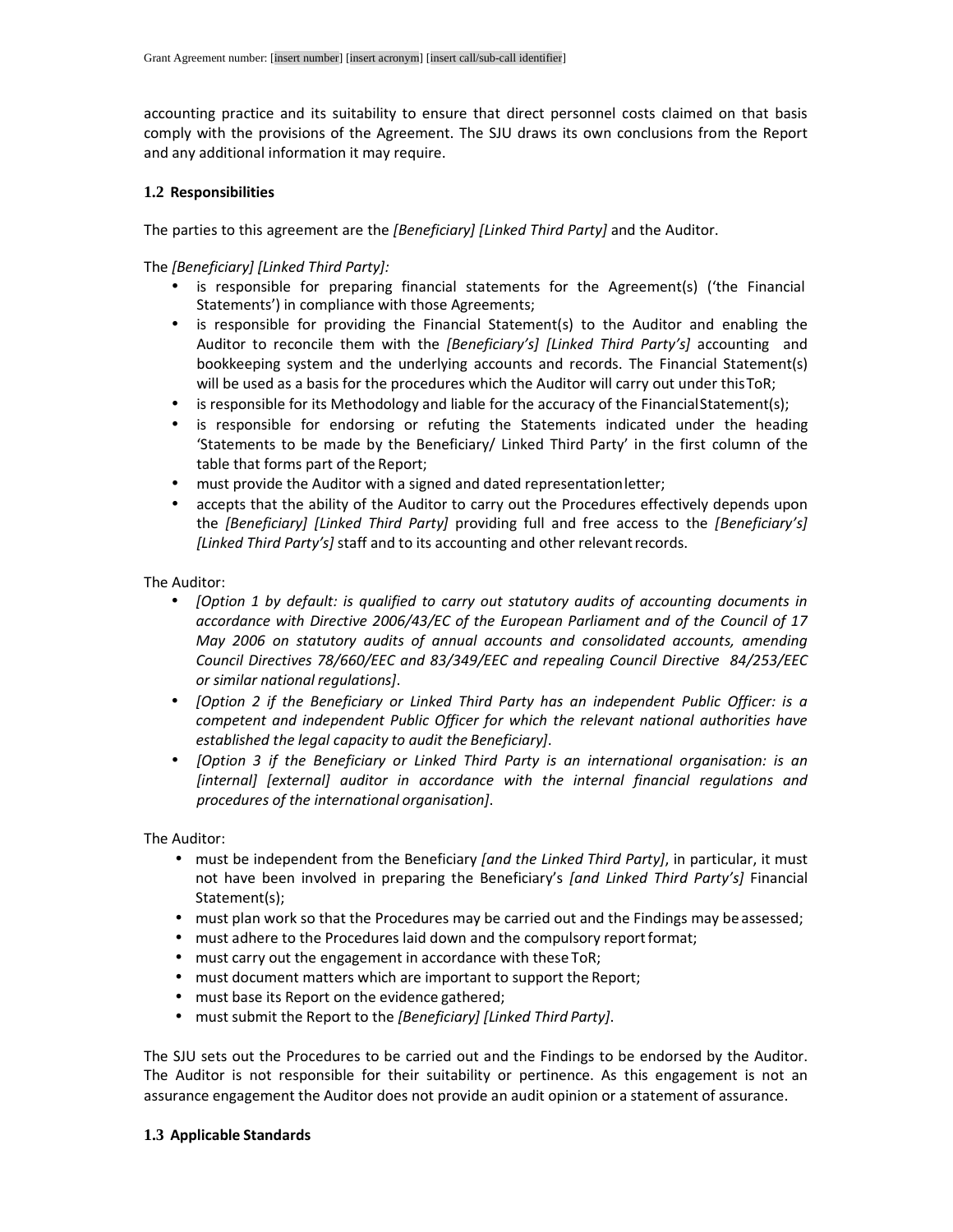The Auditor must comply with these Terms of Reference and with<sup>1</sup>:

- the International Standard on Related Services ('ISRS') 4400 *Engagements to perform Agreedupon Procedures regarding Financial Information* as issued by the International Auditing and Assurance Standards Board (IAASB);
- the *Code of Ethics for Professional Accountants* issued by the International Ethics Standards Board for Accountants (IESBA). Although ISRS 4400 states that independence is not a requirement for engagements to carry out agreed-upon procedures, the Commission requires that the Auditor also complies with the Code's independence requirements.

The Auditor's Report must state that there was no conflict of interests in establishing this Report between the Auditor and the Beneficiary *[and the Linked Third Party]* that could have a bearing on the Report, and must specify  $-$  if the service is invoiced - the total fee paid to the Auditor for providing the Report.

#### **1.4 Reporting**

The Report must be written in the language of the Agreement (see Article I.4.7 of the Agreement).

Under Article II.27 of the Agreement, the SJU, the Commission, the European Anti-Fraud Office and the Court of Auditors have the right to audit any work that is carried out under the action and for which costs are claimed from the European Union budget. This includes work related to this engagement. The Auditor must provide access to all working papers related to this assignment if the SJU, the Commission*,* the European Anti-Fraud Office or the European Court of Auditors requests them.

## **1.5 Timing**

-

The Report must be provided by [dd Month yyyy].

#### **1.6 Other Terms**

*[The [Beneficiary] [Linked Third Party] and the Auditor can use this section to agree other specific terms, such as the Auditor's fees, liability, applicable law, etc. Those specific terms must not contradict the terms specified above.]* 

[name & title of authorised representative] [name & title of authorised representative] [dd Month yyyy] [dd Month yyyy]

[legal name of the Auditor] [legal name of the [Beneficiary] [Linked Third Party]] Signature of the Auditor Signature Signature of the *[Beneficiary] [Linked Third Party]* 

 $^1$  Supreme Audit Institutions applying INTOSAI-standards may carry out the Procedures according to the corresponding International Standards of Supreme Audit Institutions and code of ethics issued by INTOSAI instead of the International Standard on Related Services ('ISRS') 4400 and the Code of Ethics for Professional Accountants issued by the IAASB and the IESBA.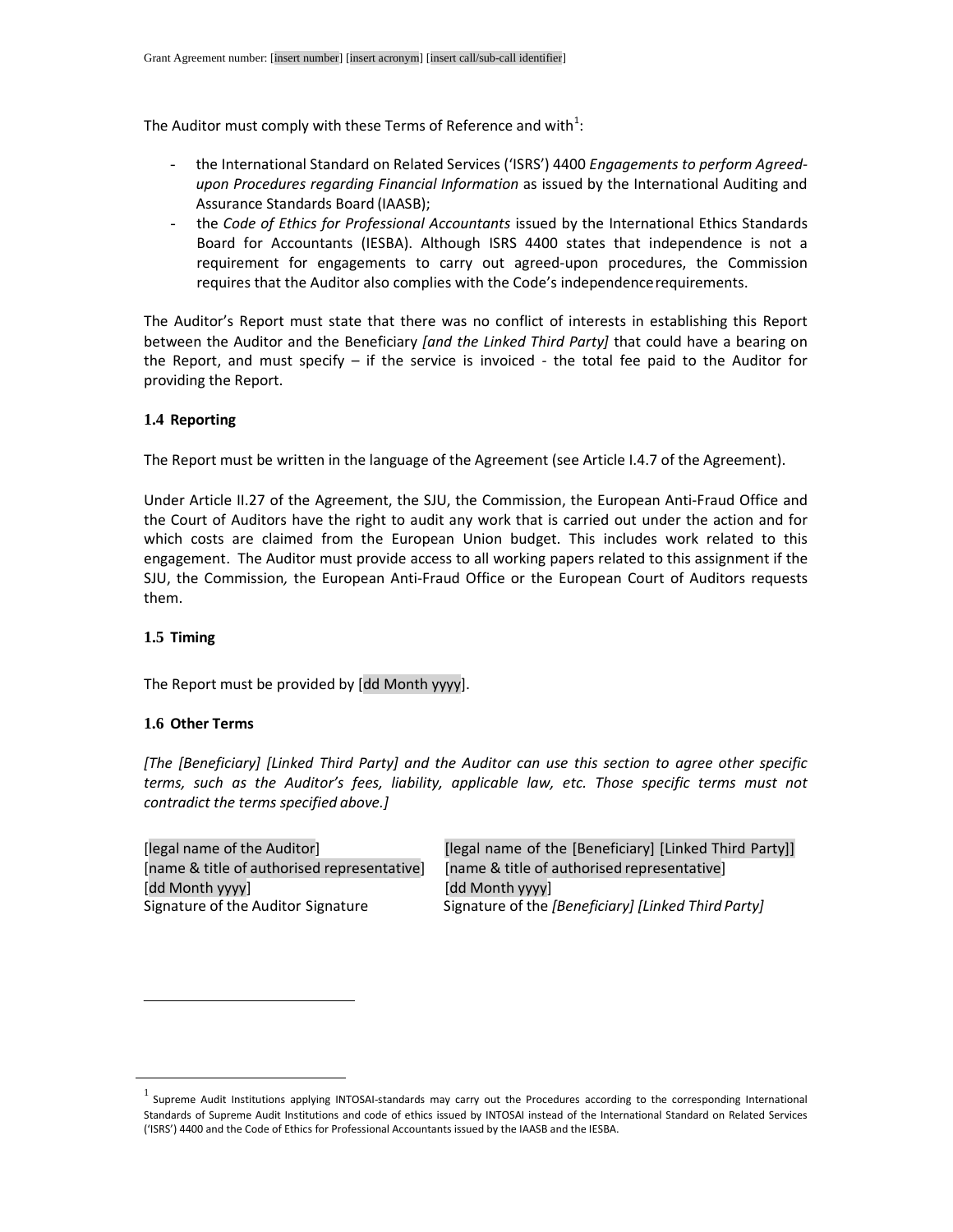# **Independent report of factual findings on the methodology concerning grant agreements financed by the SESAR JU**

*(To be printed on letterhead paper of the auditor)* 

To [ name of contact person(s)], [Position] [ [Beneficiary's] [Linked Third Party's] name] [ Address] [ dd Month yyyy]

Dear [Name of contact person(s)],

As agreed under the terms of reference dated [dd Month yyyy]

with *[OPTION 1: [insert name of the beneficiary] ('the Beneficiary')] [OPTION 2: [insert name of the linked third party] ('the Linked Third Party'), third party linked to the Beneficiary [insert name of the beneficiary] ('the Beneficiary')]*,

| we                |                                       |       |                         | [ name of the auditor] ('the Auditor'), |    |            |
|-------------------|---------------------------------------|-------|-------------------------|-----------------------------------------|----|------------|
| established       |                                       | [full |                         |                                         |    |            |
| at                | address/city/state/province/country], |       |                         |                                         |    |            |
| represented<br>by | <b>Iname</b>                          |       | and<br>representative], | function of                             | an | authorised |

have carried out the agreed-upon procedures ('the Procedures') and provide hereby our Independent Report of Factual Findings ('the Report'), concerning the *[Beneficiary's] [Linked Third*  Party's] usual accounting practices for calculating and declaring direct personnel costs declared as unit costs ('the Methodology').

You requested certain procedures to be carried out in connection with the grant(s)

[title and number of the grant agreement(s)] ('the Agreement(s)').

#### **The Report**

Our engagement was carried out in accordance with the terms of reference ('the ToR') appended to this Report. The Report includes: the standard statements ('the Statements') made by the *[Beneficiary] [Linked Third Party]*, the agreed-upon procedures ('the Procedures') carried out and the standard factual findings ('the Findings') confirmed by us.

The engagement involved carrying out the Procedures and assessing the Findings and the documentation requested appended to this Report, the results of which the Commission uses to draw conclusions regarding the acceptability of the Methodology applied by the *[Beneficiary] [Linked Third Party]*.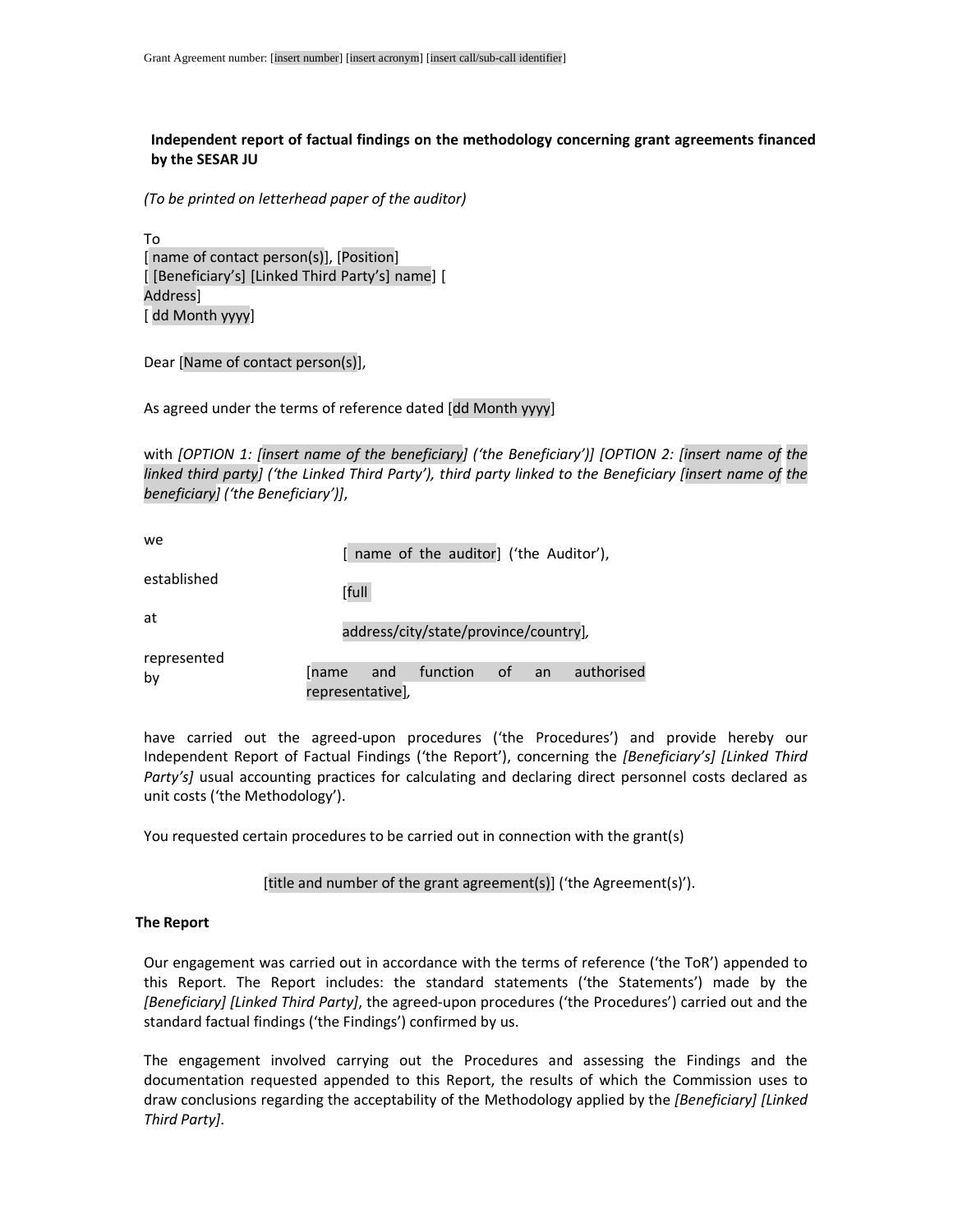The Report covers the methodology used from [dd Month yyyy]. In the event that the *[Beneficiary] [Linked Third Party]* changes this methodology, the Report will not be applicable to any Financial Statement<sup>2</sup> submitted thereafter.

The scope of the Procedures and the definition of the standard statements and findings were determined solely by the SJU*.* Therefore, the Auditor is not responsible for their suitability or pertinence.

Since the Procedures carried out constitute neither an audit nor a review made in accordance with International Standards on Auditing or International Standards on Review Engagements, we do not give a statement of assurance on the costs declared on the basis of the *[Beneficiary's] [Linked Third Party's]* Methodology. Had we carried out additional procedures or had we performed an audit or review in accordance with these standards, other matters might have come to its attention and would have been included in the Report.

#### **Exceptions**

Apart from the exceptions listed below, the *[Beneficiary] [Linked Third Party]* agreed with the standard Statements and provided the Auditor all the documentation and accounting information needed by the Auditor to carry out the requested Procedures and corroborate the standard

**List here any exception and add any information on the cause and possible consequences of each exception, if known. If the exception is quantifiable, also indicate the corresponding amount.** 

#### Findings. **…..**

 *Explanation of possible exceptions in the form of examples (to be removed from the Report):* 

*i. the [Beneficiary] [Linked Third Party] did not agree with the standard Statement number … because…;* 

*ii. the Auditor could not carry out the procedure … established because …. (e.g. due to the inability to reconcile key information or the unavailability or inconsistency of data);* 

*iii. the Auditor could not confirm or corroborate the standard Finding number … because ….* 

#### **Remarks**

We would like to add the following remarks relevant for the proper understanding of the Methodology applied by the [Beneficiary] [Linked Third Party] or the results reported:

 *Example (to be removed from the Report):* 

*Regarding the methodology applied to calculate hourly rates …* 

*Regarding standard Finding 15 it has to be noted that …* 

*The [Beneficiary] [Linked Third Party] explained the deviation from the benchmark statement XXIV concerning time recording for personnel with no exclusive dedication to the action in the following manner:* 

#### **Annexes**

*…*

-

Please provide the following documents to the auditor and annex them to the report when submitting this CoMUC to the SJU:

 $^2$ Financial Statement in this context refers solely to Annex 4 of the Agreement by which the Beneficiary declares costs under the Agreement.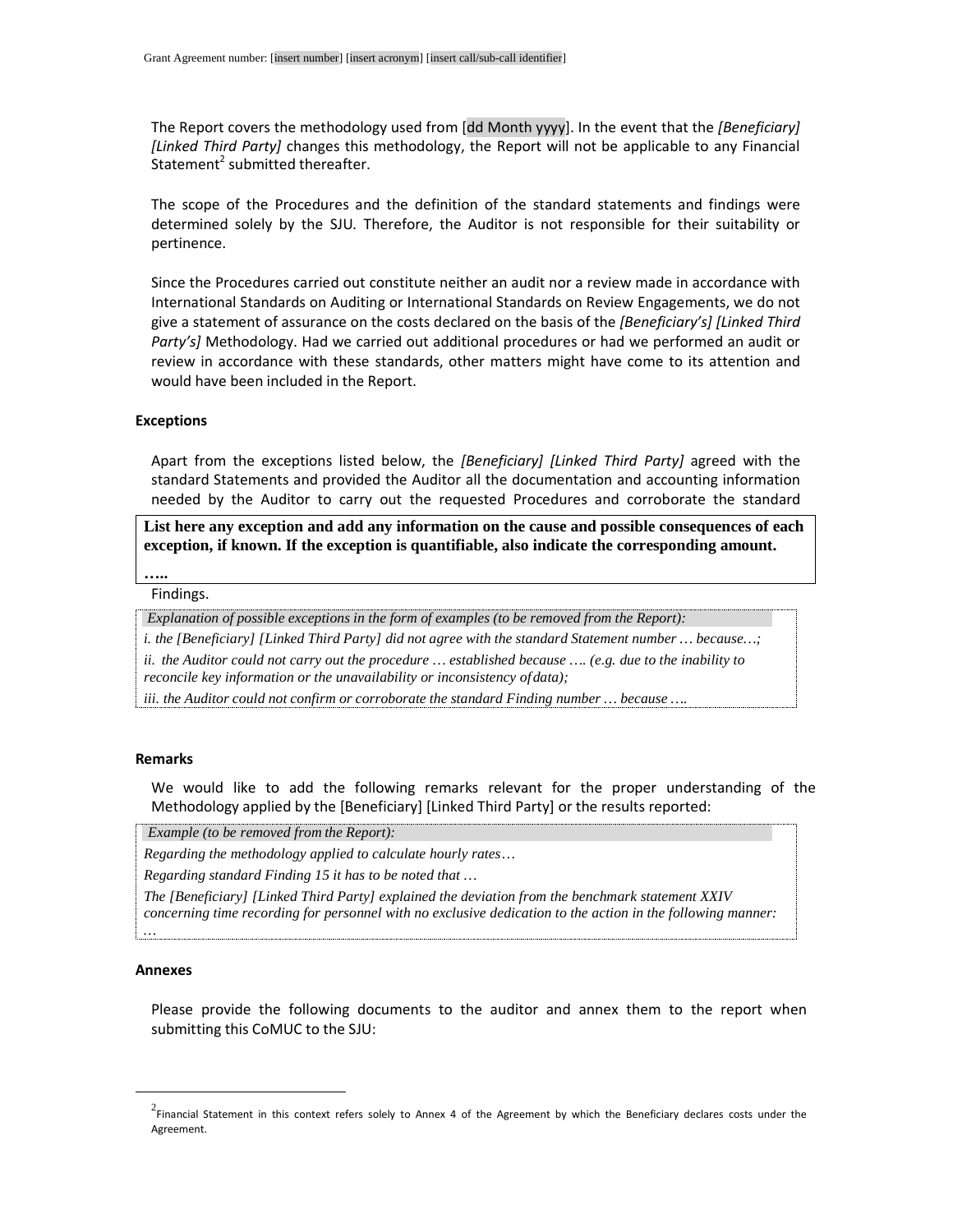- 1. Brief description of the methodology for calculating personnel costs, productive hours and hourly rates;
- 2. Brief description of the time recording system in place;
- 3. An example of the time records used by the [*Beneficiary] [Linked Third Party*];
- 4. Description of any budgeted or estimated elements applied, together with an explanation as to why they are relevant for calculating the personnel costs and how they are based on objective and verifiable information;
- 5. A summary sheet with the hourly rate for direct personnel declared by the [*Beneficiary*] [*Linked Third Party*] and recalculated by the Auditor for each staff member included in the sample (the names do not need to be reported);
- 6. A comparative table summarising for each person selected in the sample a) the time claimed by the [*Beneficiary*] [*Linked Third Party*] in the Financial Statement(s) and b) the time according to the time record verified by the Auditor;
- 7. A copy of the letter of representation provided to the Auditor.

# **Use of this Report**

This Report has been drawn up solely for the purpose given under Point 1.1 Reasons for the engagement.

The Report:

-

- is confidential and is intended to be submitted to the SJU by the [*Beneficiary*] [*Linked Third Party*] in connection with Article II.20.3.1 of the Agreement;
- may not be used by the [*Beneficiary*] [*Linked Third Party*], by the SJU or by the Commission for any other purpose, nor distributed to any other parties;
- may be disclosed by the SJU or the Commission only to authorised parties, in particular the European Anti-Fraud Office (OLAF) and the European Court of Auditors.
- relates only to the usual cost accounting practices specified above and does not constitute a report on the Financial Statements of the [*Beneficiary*] [*Linked Third Party*].

No conflict of interest<sup>3</sup> exists between the Auditor and the Beneficiary *[and the Linked Third Party*] that could have a bearing on the Report. The total fee paid to the Auditor for producing the Report was

 $^3$  A conflict of interest arises when the Auditor's objectivity to establish the certificate is compromised in fact or in appearance when the Auditor for instance:

<sup>-</sup> was involved in the preparation of the Financial Statements;

<sup>-</sup> stands to benefit directly should the certificate be accepted;

<sup>-</sup> has a close relationship with any person representing the beneficiary;

<sup>-</sup> is a director, trustee or partner of the beneficiary; or

<sup>-</sup> is in any other situation that compromises his or her independence or ability to establish the certificate impartially.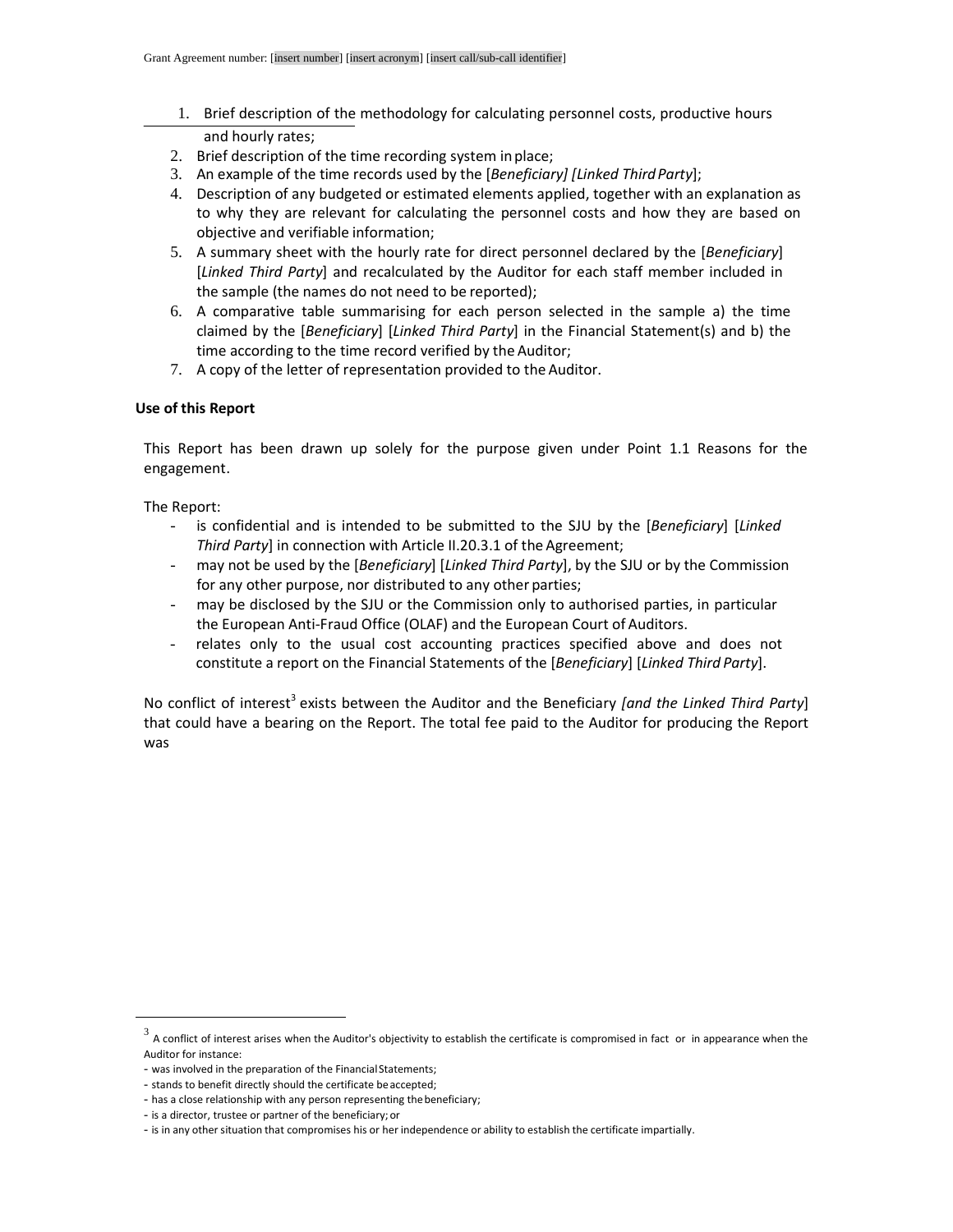EUR (including EUR of deductible VAT).

We look forward to discussing our Report with you and would be pleased to provide any further information or assistance which may be required.

Yours sincerely

[legal name of the Auditor] [name and title of the authorised representative] [dd Month yyyy] Signature of the Auditor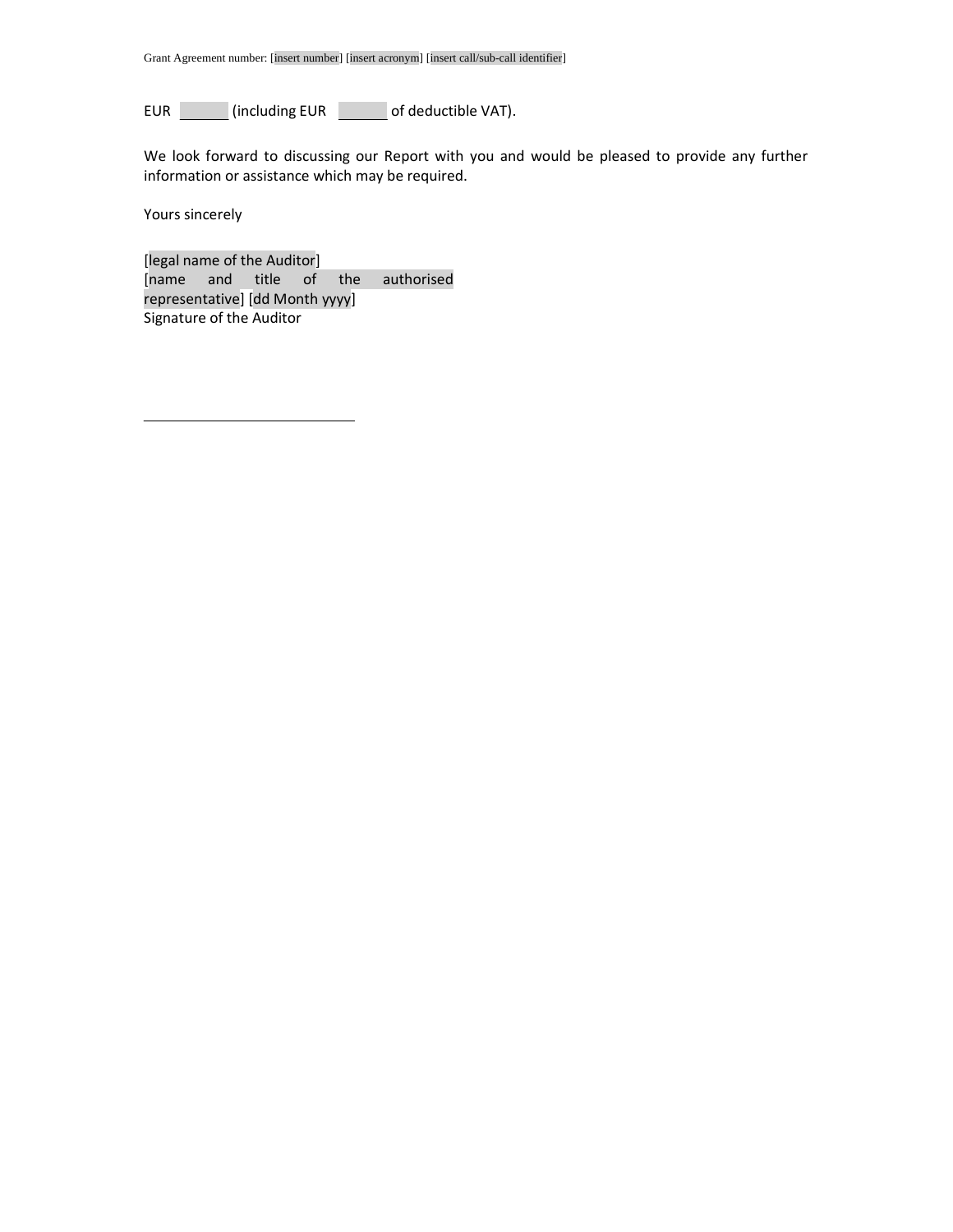# **Statements to be made by the Beneficiary/Linked Third Party ('the Statements') and Procedures to be carried out by the Auditor ('the Procedures') and standard factual findings ('the Findings') to be confirmed by the Auditor**

The SJU reserves the right to provide the auditor with guidance regarding the Statements to be made, the Procedures to be carried out or the Findings to be ascertained and the way in which to present them. The Commission reserves the right to vary the Statements, Procedures or Findings by written notification to the Beneficiary/Linked Third Party to adapt the procedures to changes in the grant agreement(s) or to any other circumstances.

If this methodology certificate relates to the Linked Third Party's usual accounting practices for calculating and claiming direct personnel costs declared as unit costs any reference here below to 'the Beneficiary' is to be considered as a reference to 'the Linked Third Party'.

|                                                                                                                                                                                                    | Please explain any discrepancies in the body of the Report.                                                                  |                                                                                                                                           |  |  |  |
|----------------------------------------------------------------------------------------------------------------------------------------------------------------------------------------------------|------------------------------------------------------------------------------------------------------------------------------|-------------------------------------------------------------------------------------------------------------------------------------------|--|--|--|
| <b>Statements to be made by Beneficiary</b>                                                                                                                                                        |                                                                                                                              | Procedures to be carried out and Findings to be confirmed by the Auditor                                                                  |  |  |  |
|                                                                                                                                                                                                    | A. Use of the Methodology                                                                                                    | <b>Procedure:</b>                                                                                                                         |  |  |  |
| Ι.                                                                                                                                                                                                 | The cost accounting practice described below has been in use since<br>[dd Month yyyy].                                       | The Auditor checked these dates against the documentation the<br>$\checkmark$<br>Beneficiary has provided.                                |  |  |  |
| Н.                                                                                                                                                                                                 | The next planned alteration to the methodology used by the                                                                   | <b>Factual finding:</b>                                                                                                                   |  |  |  |
|                                                                                                                                                                                                    | Beneficiary will be from [dd Month yyyy].                                                                                    | dates provided by the Beneficiary<br>The<br>were<br>consistent<br>with the documentation.                                                 |  |  |  |
|                                                                                                                                                                                                    | <b>B. Description of the Methodology</b>                                                                                     | <b>Procedure:</b>                                                                                                                         |  |  |  |
| HI.                                                                                                                                                                                                | The methodology to calculate unit costs is being used in a consistent<br>manner and is reflected in the relevant procedures. | $\checkmark$ The Auditor reviewed the description, the relevant manuals and/or<br>internal guidance documents describing the methodology. |  |  |  |
| [Please describe the methodology your entity uses to calculate personnel costs,<br>productive hours and hourly rates, present your description to the Auditor and<br>annex it to this certificate] |                                                                                                                              | <b>Factual finding:</b>                                                                                                                   |  |  |  |
|                                                                                                                                                                                                    |                                                                                                                              | The brief description was consistent with the relevant manuals,<br>internal guidance and/or other documentary evidence the Auditor        |  |  |  |
|                                                                                                                                                                                                    | [If the statement of section "B. Description of the methodology" cannot be                                                   | has reviewed.                                                                                                                             |  |  |  |
| endorsed by the Beneficiary or there is no written methodology to calculate                                                                                                                        |                                                                                                                              | The methodology was generally applied by the Beneficiary as part<br>$\mathfrak{Z}$ .                                                      |  |  |  |
| unit costs it should be listed here below and reported as exception by the                                                                                                                         |                                                                                                                              | of its usual costs accounting practices.                                                                                                  |  |  |  |
|                                                                                                                                                                                                    | Auditor in the main Report of Factual Findings:                                                                              |                                                                                                                                           |  |  |  |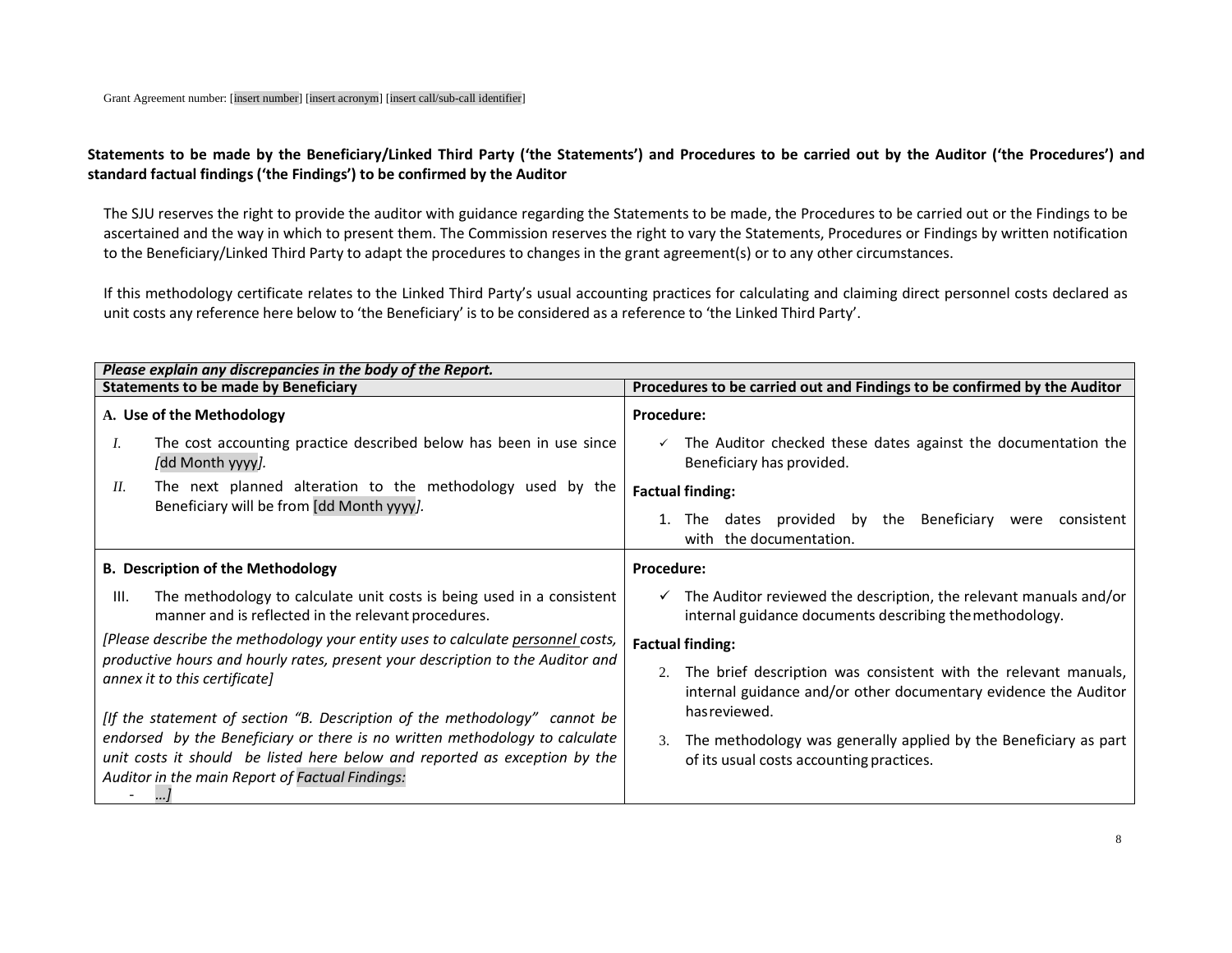| Grant Agreement number: [insert number] [insert acronym] [insert call/sub-call identifier]<br>C. Personnel costs | <b>Procedure:</b>                                                                   |
|------------------------------------------------------------------------------------------------------------------|-------------------------------------------------------------------------------------|
| General                                                                                                          | The Auditor draws a sample of employees to carry out the procedures<br>indicated in |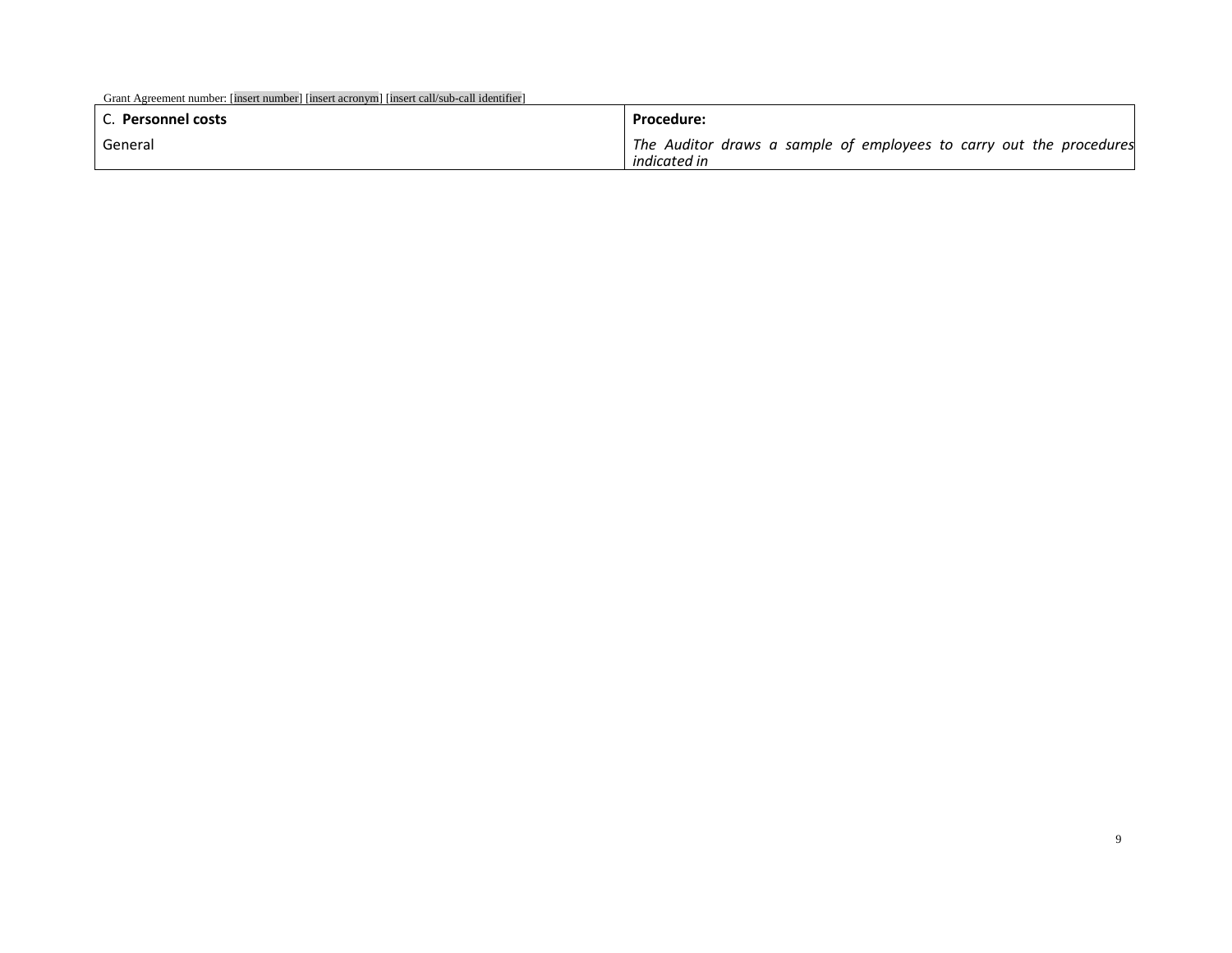| Please explain any discrepancies in the body of the Report. |                                                                                                                                                                                                                                                                                                                                                                                                                                                                        |                                                                                                                                                                                                                                                                                                                                                                                                                               |
|-------------------------------------------------------------|------------------------------------------------------------------------------------------------------------------------------------------------------------------------------------------------------------------------------------------------------------------------------------------------------------------------------------------------------------------------------------------------------------------------------------------------------------------------|-------------------------------------------------------------------------------------------------------------------------------------------------------------------------------------------------------------------------------------------------------------------------------------------------------------------------------------------------------------------------------------------------------------------------------|
|                                                             | <b>Statements to be made by Beneficiary</b>                                                                                                                                                                                                                                                                                                                                                                                                                            | Procedures to be carried out and Findings to be confirmed by the Auditor                                                                                                                                                                                                                                                                                                                                                      |
| IV.                                                         | The unit costs (hourly rates) are limited to salaries including during                                                                                                                                                                                                                                                                                                                                                                                                 | this section C and the following sections D to F.                                                                                                                                                                                                                                                                                                                                                                             |
|                                                             | parental leave, social security contributions, taxes and other costs                                                                                                                                                                                                                                                                                                                                                                                                   | [The Auditor has drawn a random sample of 10 full-time equivalents made                                                                                                                                                                                                                                                                                                                                                       |
|                                                             | included in the remuneration required under national law and the                                                                                                                                                                                                                                                                                                                                                                                                       | up of employees assigned to the action(s). If fewer than 10 full-time                                                                                                                                                                                                                                                                                                                                                         |
|                                                             | employment contract or equivalent appointing act;                                                                                                                                                                                                                                                                                                                                                                                                                      | equivalents are assigned to the action(s), the Auditor has selected a sample                                                                                                                                                                                                                                                                                                                                                  |
| V.                                                          | Employees are hired directly by the Beneficiary in accordance with<br>national law, and work under its sole supervision and responsibility;                                                                                                                                                                                                                                                                                                                            | of 10 full-time equivalents consisting of all employees assigned to the<br>action(s), complemented by other employees irrespective of their<br>assignments.]. For this sample:                                                                                                                                                                                                                                                |
| VI.                                                         | The Beneficiary remunerates its employees in accordance with its<br>usual practices. This means that personnel costs are charged in line<br>with the Beneficiary's usual payroll policy (e.g. salary policy, overtime<br>policy, variable pay) and no special conditions exist for employees<br>assigned to tasks relating to the European Union or Euratom, unless<br>explicitly provided for in the grant agreement(s);                                              | the Auditor reviewed all documents relating to personnel costs<br>$\checkmark$<br>such as employment contracts, payslips, payroll policy (e.g. salary<br>policy, overtime policy, variable pay policy), accounting and payroll<br>records, applicable national tax, labour and social security law and<br>any other documents corroborating the personnel costs claimed;                                                      |
| VII.                                                        | The Beneficiary allocates its employees to the relevant<br>group/category/cost centre for the purpose of the unit cost<br>calculation in line with the usual cost accounting practice;                                                                                                                                                                                                                                                                                 | in particular, the Auditor reviewed the employment contracts of<br>$\checkmark$<br>the employees in the sample to verify that:                                                                                                                                                                                                                                                                                                |
| VIII.                                                       | Personnel costs are based on the payroll system and accounting system.                                                                                                                                                                                                                                                                                                                                                                                                 | i. they were employed directly by the Beneficiary in accordance<br>with applicable national legislation;                                                                                                                                                                                                                                                                                                                      |
| IX.                                                         | Any exceptional adjustments of actual personnel costs resulted from<br>relevant budgeted or estimated elements and were based on                                                                                                                                                                                                                                                                                                                                       | ii. they were working under the sole technical supervision and<br>responsibility of the latter;                                                                                                                                                                                                                                                                                                                               |
|                                                             | objective and verifiable information. [Please describe the 'budgeted or<br>estimated elements' and their relevance to personnel costs, and<br>explain how they were reasonable and based on objective and                                                                                                                                                                                                                                                              | iii. they were remunerated in accordance with the Beneficiary's<br>usual practices;                                                                                                                                                                                                                                                                                                                                           |
|                                                             | verifiable information, present your explanation to the Auditor and<br>annex it to this certificate].                                                                                                                                                                                                                                                                                                                                                                  | iv. they were allocated to the correct group/category/cost centre<br>for the purposes of calculating the unit cost in line with the                                                                                                                                                                                                                                                                                           |
| X.                                                          | Personnel costs claimed do not contain any of the following ineligible<br>costs: costs related to return on capital; debt and debt service<br>charges; provisions for future losses or debts; interest owed; doubtful<br>debts; currency exchange losses; bank costs charged by the<br>Beneficiary's bank for transfers from the SJU; excessive or reckless<br>expenditure; deductible VAT or costs incurred during suspension of<br>the implementation of the action. | Beneficiary's usual cost accounting practices;<br>the Auditor verified that any ineligible items or any costs claimed<br>$\checkmark$<br>under other costs categories or costs covered by other types of<br>grant or by other grants financed from the European Union budget<br>have not been taken into account when calculating the personnel<br>costs;<br>the Auditor numerically reconciled the total amount of personnel |
| XI.                                                         | Personnel costs were not declared under another EU or Euratom grant                                                                                                                                                                                                                                                                                                                                                                                                    | costs used to calculate the unit cost with the total amount of                                                                                                                                                                                                                                                                                                                                                                |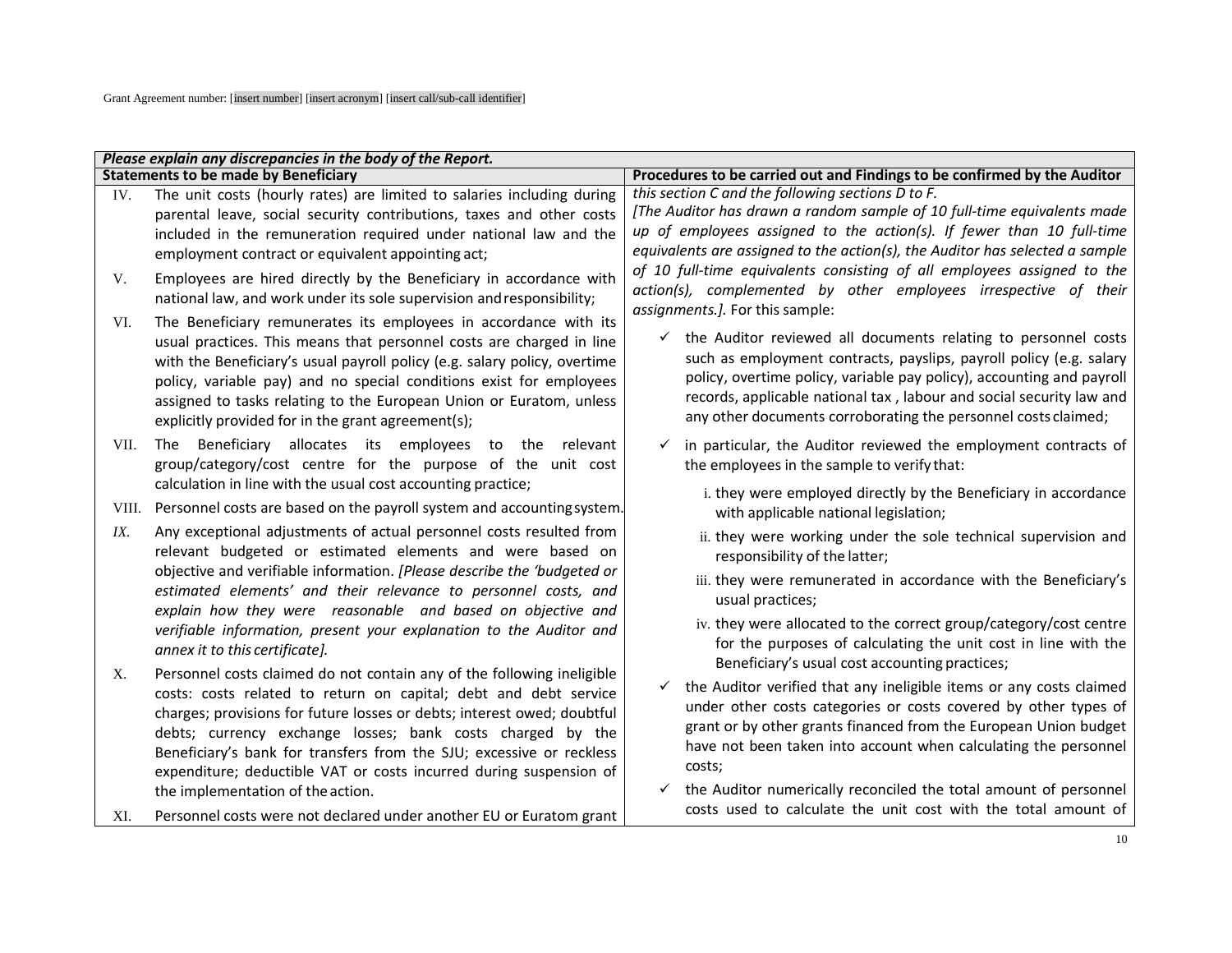| (including grants awarded by a Member State and financed by the EU<br>budget and grants awarded by bodies other than the SJU for the<br>purpose of implementing the EU budget).<br>If additional remuneration as referred to in the grant agreement(s) is paid | personnel costs recorded in the statutory accounts and the payroll<br>system.<br>to the extent that actual personnel costs were adjusted on the<br>$\checkmark$<br>basis of budgeted or estimated elements, the Auditor carefully<br>examined those elements and checked the information source to<br>confirm that they correspond to objective and verifiable |
|----------------------------------------------------------------------------------------------------------------------------------------------------------------------------------------------------------------------------------------------------------------|----------------------------------------------------------------------------------------------------------------------------------------------------------------------------------------------------------------------------------------------------------------------------------------------------------------------------------------------------------------|
|                                                                                                                                                                                                                                                                | information;                                                                                                                                                                                                                                                                                                                                                   |
|                                                                                                                                                                                                                                                                |                                                                                                                                                                                                                                                                                                                                                                |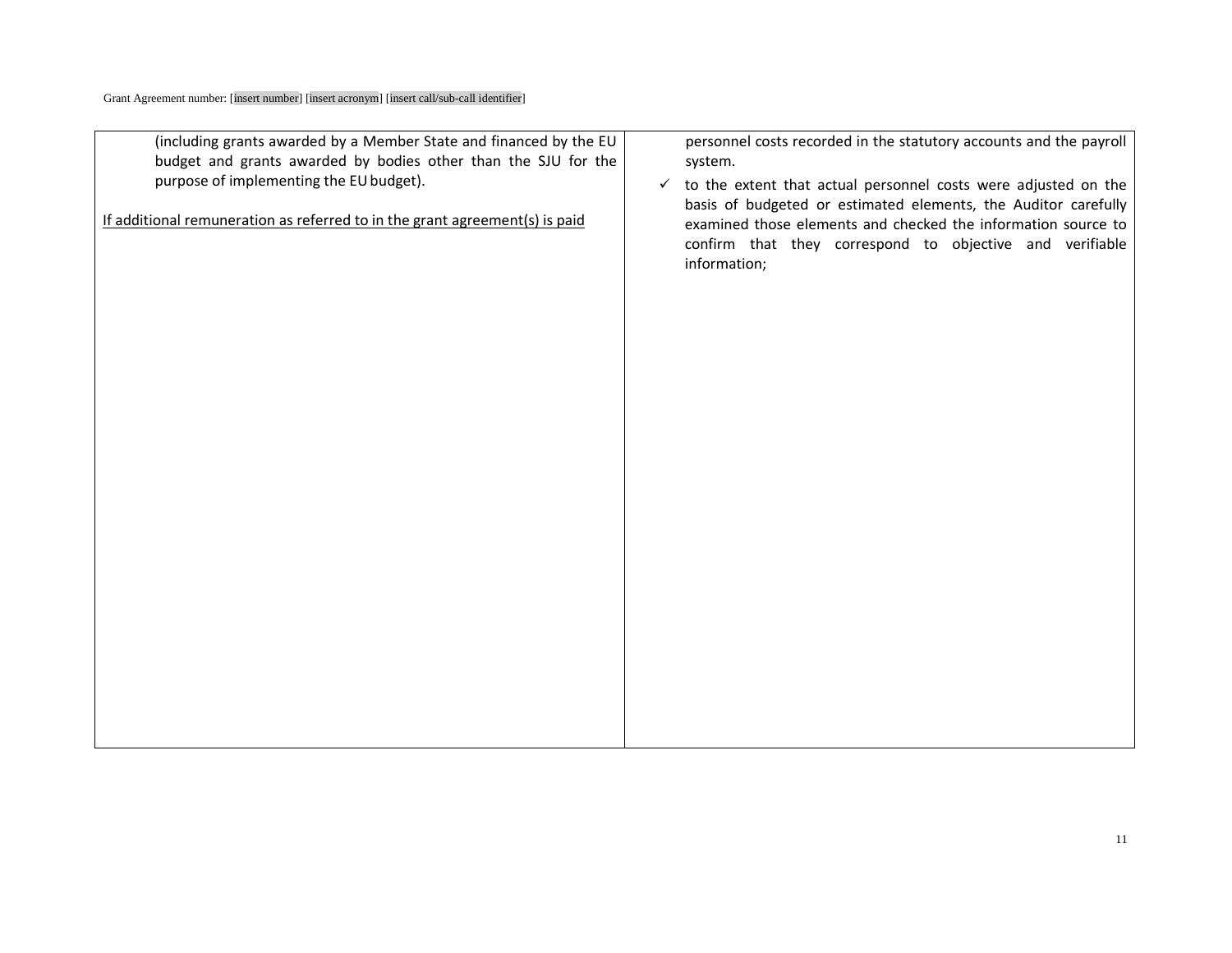| Please explain any discrepancies in the body of the Report.                                                                                                                                                                                                                                         |                                                                                                                                                                                                                                                                                                                                               |
|-----------------------------------------------------------------------------------------------------------------------------------------------------------------------------------------------------------------------------------------------------------------------------------------------------|-----------------------------------------------------------------------------------------------------------------------------------------------------------------------------------------------------------------------------------------------------------------------------------------------------------------------------------------------|
| <b>Statements to be made by Beneficiary</b>                                                                                                                                                                                                                                                         | Procedures to be carried out and Findings to be confirmed by the Auditor                                                                                                                                                                                                                                                                      |
| XII. The Beneficiary is a non-profit legal entity;<br>XIII. The additional remuneration is part of the beneficiary's usual<br>remuneration practices and paid consistently whenever the relevant<br>work or expertise is required;                                                                  | $\checkmark$ if additional remuneration has been claimed, the Auditor verified<br>that the Beneficiary was a non-profit legal entity, that the amount<br>was capped at EUR 8 000 per full-time equivalent and that it was<br>reduced proportionately for employees not assigned exclusively to                                                |
| XIV. The criteria used to calculate the additional remuneration are<br>objective and generally applied regardless of the source of funding;<br>The additional remuneration included in the personnel costs used to<br>XV.<br>calculate the hourly rates for the grant agreement(s) is capped at EUR | the action(s).<br>the Auditor recalculated the personnel costs for the employees in<br>the sample.<br><b>Factual finding:</b>                                                                                                                                                                                                                 |
| 8 000 per full- time equivalent (reduced proportionately if the<br>employee is not assigned exclusively to the action).                                                                                                                                                                             | All the components of the remuneration that have been claimed as<br>4.<br>personnel costs are supported by underlying documentation.                                                                                                                                                                                                          |
|                                                                                                                                                                                                                                                                                                     | The employees in the sample were employed directly by the<br>5.<br>Beneficiary in accordance with applicable national law and were<br>working under its sole supervision and responsibility.                                                                                                                                                  |
| [If certain statement(s) of section "C. Personnel costs" cannot be endorsed by<br>the Beneficiary they should be listed here below and reported as exception by                                                                                                                                     | Their employment contracts were in line with the Beneficiary's<br>6.<br>usual policy;                                                                                                                                                                                                                                                         |
| the Auditor in the main Report of Factual Findings:<br>]                                                                                                                                                                                                                                            | Personnel costs were duly documented and consisted solely of<br>7.<br>salaries, social security contributions (pension contributions, health<br>insurance, unemployment fund contributions, etc.), taxes and<br>other statutory costs included in the remuneration (holiday pay,<br>thirteenth month's pay, etc.);                            |
|                                                                                                                                                                                                                                                                                                     | The totals used to calculate the personnel unit costs are consistent<br>with those registered in the payroll and accounting records;                                                                                                                                                                                                          |
|                                                                                                                                                                                                                                                                                                     | To the extent that actual personnel costs were adjusted on the<br>9.<br>basis of budgeted or estimated elements, those elements were<br>relevant for calculating the personnel costs and correspond to<br>objective and verifiable information. The budgeted or estimated<br>elements used are: $-$ (indicate the elements and their values). |
|                                                                                                                                                                                                                                                                                                     | 10. Personnel costs contained no ineligible elements;                                                                                                                                                                                                                                                                                         |
|                                                                                                                                                                                                                                                                                                     | 11. Specific conditions for eligibility were fulfilled when additional                                                                                                                                                                                                                                                                        |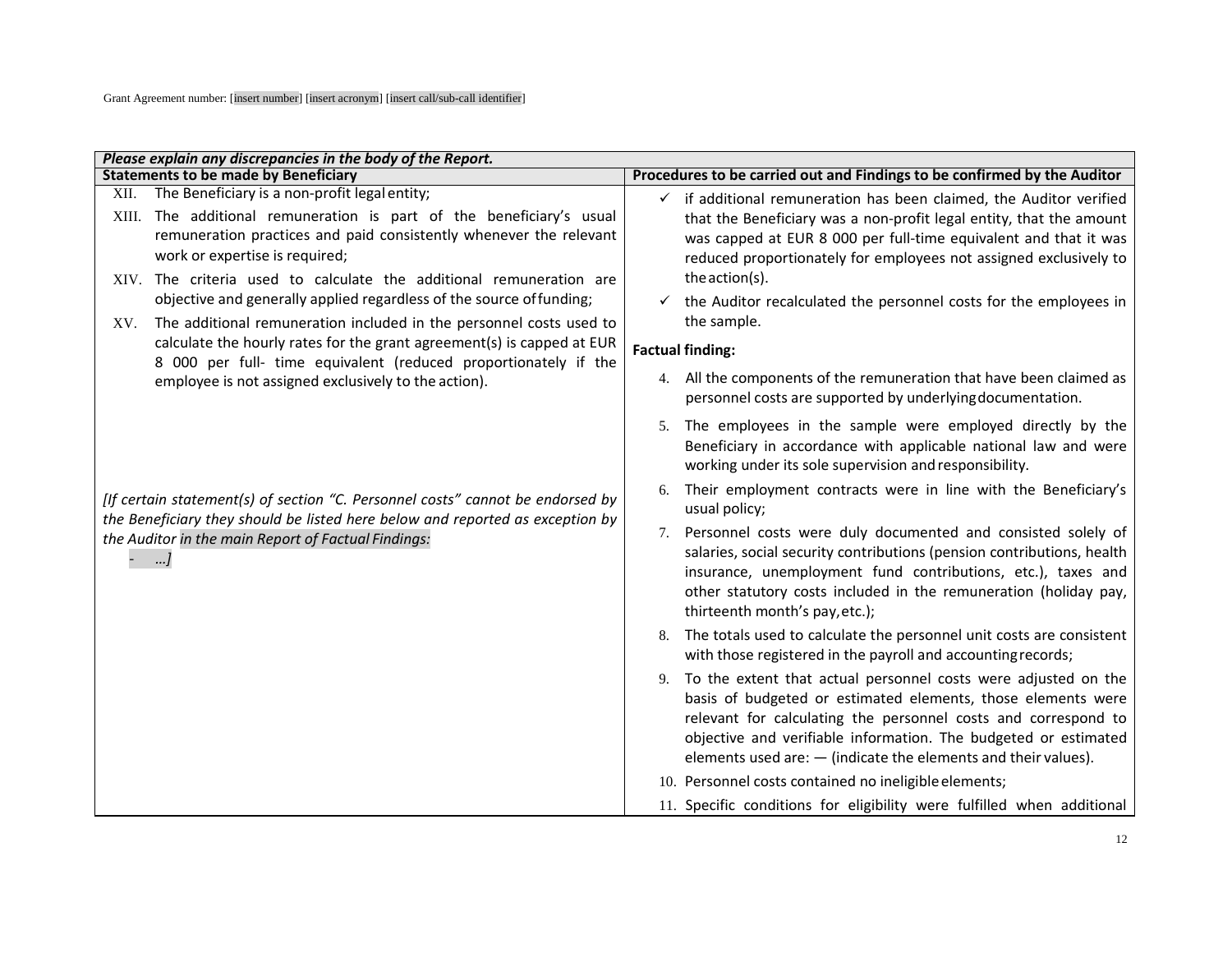|  | remuneration was paid: a) the Beneficiary is registered in the grant<br>agreements as a non-profit legal entity; b) it was paid according to<br>objective criteria generally applied regardless of the source of<br>fundingused<br>and c) remuneration was capped at EUR 8 000 per full-time<br>equivalent (or up to up to the equivalent pro-rata amount if the<br>person did not work on the |
|--|------------------------------------------------------------------------------------------------------------------------------------------------------------------------------------------------------------------------------------------------------------------------------------------------------------------------------------------------------------------------------------------------|
|  |                                                                                                                                                                                                                                                                                                                                                                                                |
|  |                                                                                                                                                                                                                                                                                                                                                                                                |
|  |                                                                                                                                                                                                                                                                                                                                                                                                |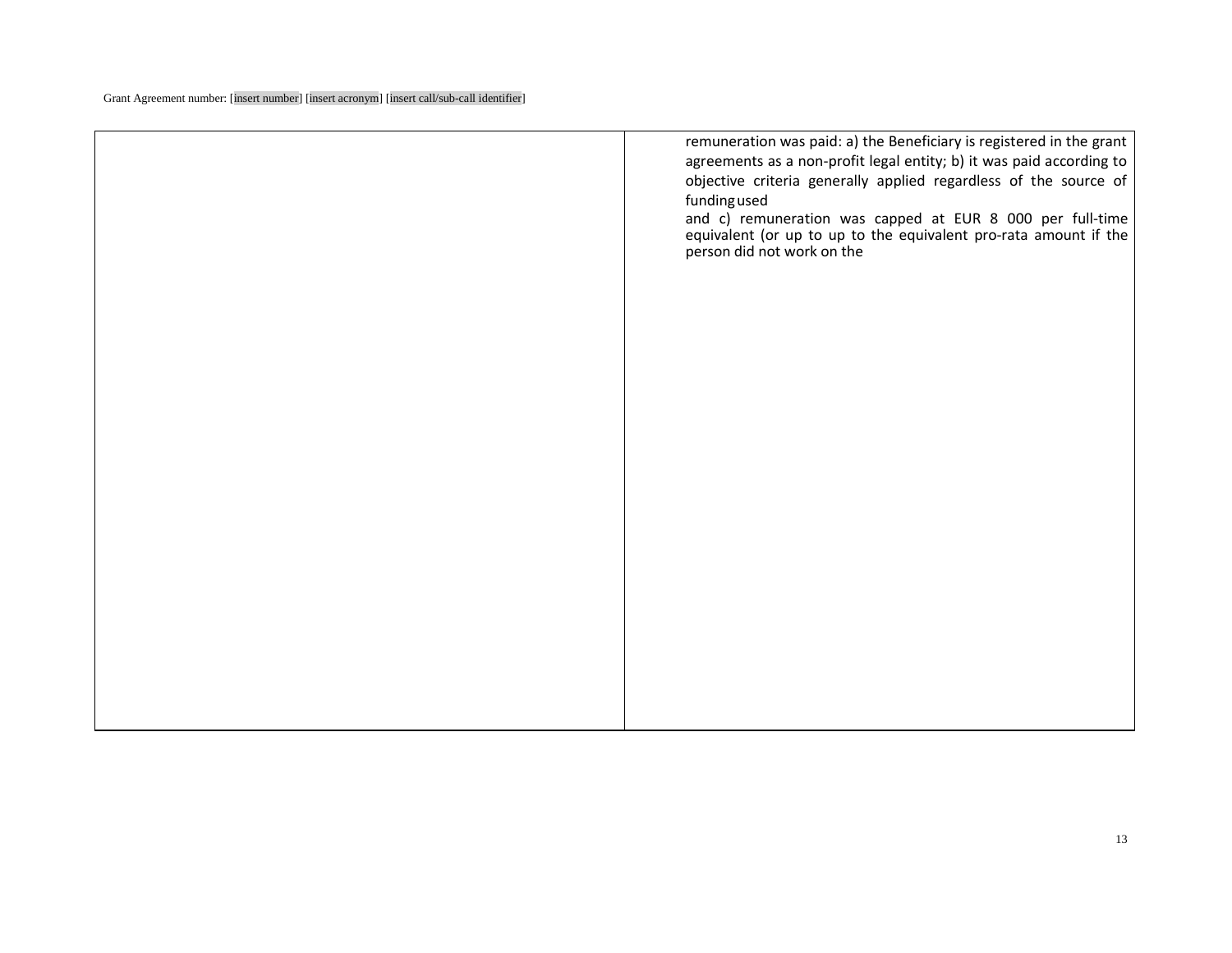| Please explain any discrepancies in the body of the Report.                                                                                                                                                                                                                                  |                                                                                                                                                                                                                                                                                  |  |  |
|----------------------------------------------------------------------------------------------------------------------------------------------------------------------------------------------------------------------------------------------------------------------------------------------|----------------------------------------------------------------------------------------------------------------------------------------------------------------------------------------------------------------------------------------------------------------------------------|--|--|
| <b>Statements to be made by Beneficiary</b>                                                                                                                                                                                                                                                  | Procedures to be carried out and Findings to be confirmed by the Auditor                                                                                                                                                                                                         |  |  |
|                                                                                                                                                                                                                                                                                              | action full-time during the year or did not work exclusively on the<br>action)                                                                                                                                                                                                   |  |  |
| D. Productive hours                                                                                                                                                                                                                                                                          | Procedure (same sample basis as for Section C: Personnel costs):                                                                                                                                                                                                                 |  |  |
| XVI. The number of productive hours per full-time employee applied is<br>[delete as appropriate]:                                                                                                                                                                                            | The Auditor verified that the number of productive hours applied is<br>$\checkmark$<br>in accordance with method A, B or C.                                                                                                                                                      |  |  |
| A. 1720 productive hours per year for a person working full-time<br>(corresponding pro-rata for persons not working fulltime).                                                                                                                                                               | The Auditor checked that the number of productive hours per full-<br>$\checkmark$<br>time employee is correct and that it is reduced proportionately for                                                                                                                         |  |  |
| B. the total number of hours worked in the year by a person for the                                                                                                                                                                                                                          | employees not exclusively assigned to the action(s).                                                                                                                                                                                                                             |  |  |
| Beneficiary                                                                                                                                                                                                                                                                                  | If method B is applied the Auditor verified i) the manner in which<br>$\checkmark$                                                                                                                                                                                               |  |  |
| C. the standard number of annual hours generally applied by the<br>beneficiary for its personnel in accordance with its usual cost<br>accounting practices. This number must be at least 90% of the<br>standard annual workable hours.                                                       | the total number of hours worked was done and ii) that the<br>contract specified the annual workable hours by inspecting all the<br>relevant documents, national legislation, labour agreements and<br>contracts.                                                                |  |  |
| If method B is applied                                                                                                                                                                                                                                                                       | $\checkmark$ If method C is applied the Auditor reviewed the manner in which<br>the standard number of working hours per year has been                                                                                                                                           |  |  |
| XVII. The calculation of the total number of hours worked was done as<br>follows: annual workable hours of the person according to the<br>employment contract, applicable labour agreement or national<br>law plus overtime worked minus absences (such as sick leave and<br>special leave). | calculated by inspecting all the relevant documents, national<br>legislation, labour agreements and contracts and verified that the<br>number of productive hours per year used for these calculations<br>was at least 90 % of the standard number of working hours per<br>year. |  |  |
| XVIII. 'Annual workable hours' are hours during which the personnel                                                                                                                                                                                                                          | <b>Factual finding:</b>                                                                                                                                                                                                                                                          |  |  |
| must be working, at the employer's disposal and carrying out                                                                                                                                                                                                                                 | General                                                                                                                                                                                                                                                                          |  |  |
| his/her activity or duties under the employment contract,<br>applicable collective labour agreement or national working time<br>legislation.                                                                                                                                                 | 12. The Beneficiary applied a number of productive hours consistent<br>with method A, B or C detailed in the left-hand column.                                                                                                                                                   |  |  |
| The contract (applicable collective labour agreement or national<br>XIX.<br>working time legislation) do specify the working time enabling to<br>calculate the annual workable hours.                                                                                                        | 13. The number of productive hours per year per full-time employee<br>was accurate and was proportionately reduced for employees not<br>working full- time or exclusively for the action.                                                                                        |  |  |
| If method C is applied                                                                                                                                                                                                                                                                       | If method B is applied                                                                                                                                                                                                                                                           |  |  |
|                                                                                                                                                                                                                                                                                              | 14. The number of 'annual workable hours', overtime and absences                                                                                                                                                                                                                 |  |  |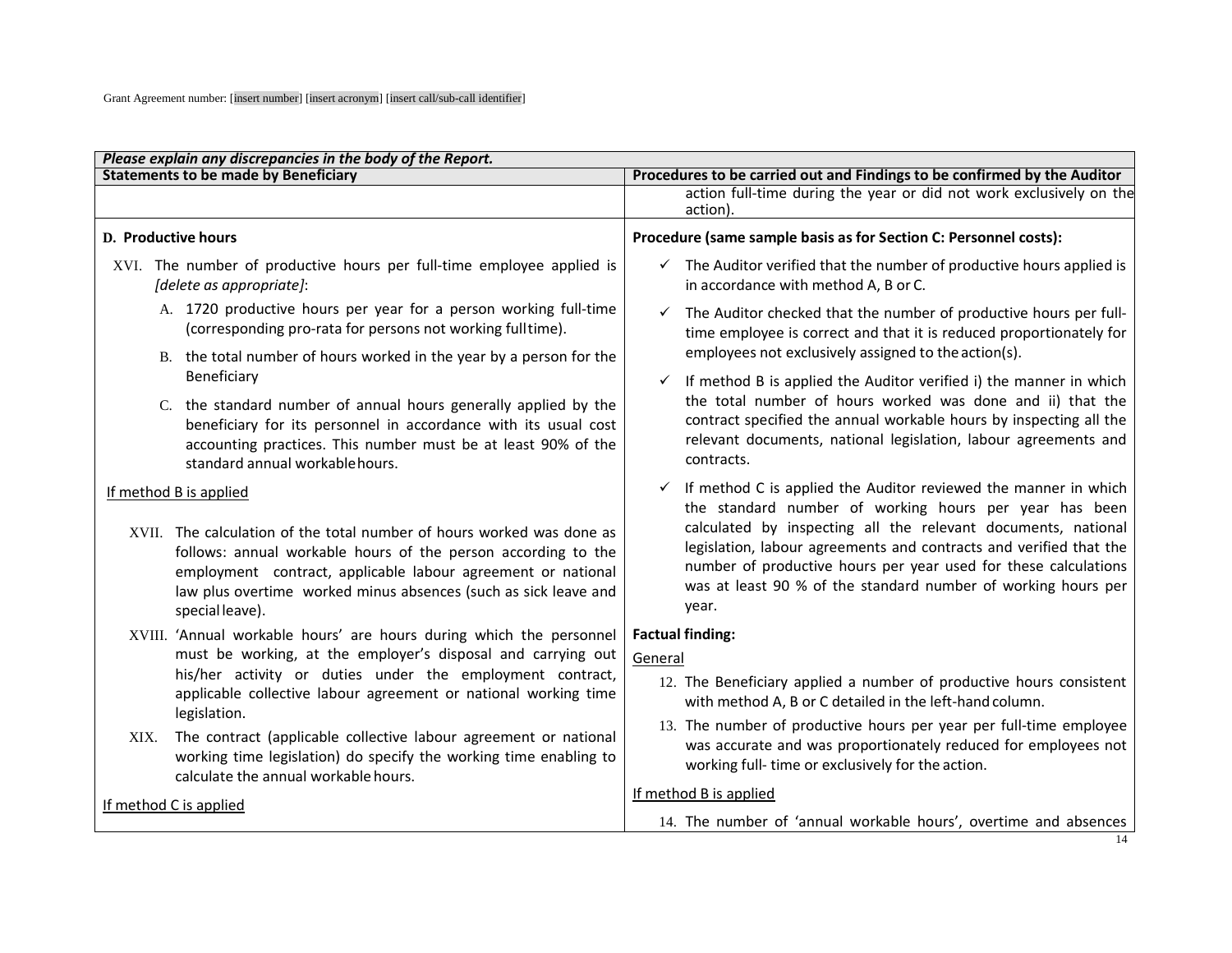Г

| XX. | The standard number of productive hours per year is that of a full-<br>time equivalent; for employees not assigned exclusively to the<br>action(s) this number is reduced proportionately.<br>XXI. The number of productive hours per year on which the hourly rate is<br>based i) corresponds to the Beneficiary's usual accounting practices; ii)<br>is at least 90 % of the standard number of workable (working) hours<br>per year. | was verifiable based on the documents provided by the Beneficiary<br>and the calculation of the total number of hours worked was<br>accurate.<br>15. The contract specified the working time enabling to calculate the<br>annual workable hours. |
|-----|-----------------------------------------------------------------------------------------------------------------------------------------------------------------------------------------------------------------------------------------------------------------------------------------------------------------------------------------------------------------------------------------------------------------------------------------|--------------------------------------------------------------------------------------------------------------------------------------------------------------------------------------------------------------------------------------------------|
|     |                                                                                                                                                                                                                                                                                                                                                                                                                                         |                                                                                                                                                                                                                                                  |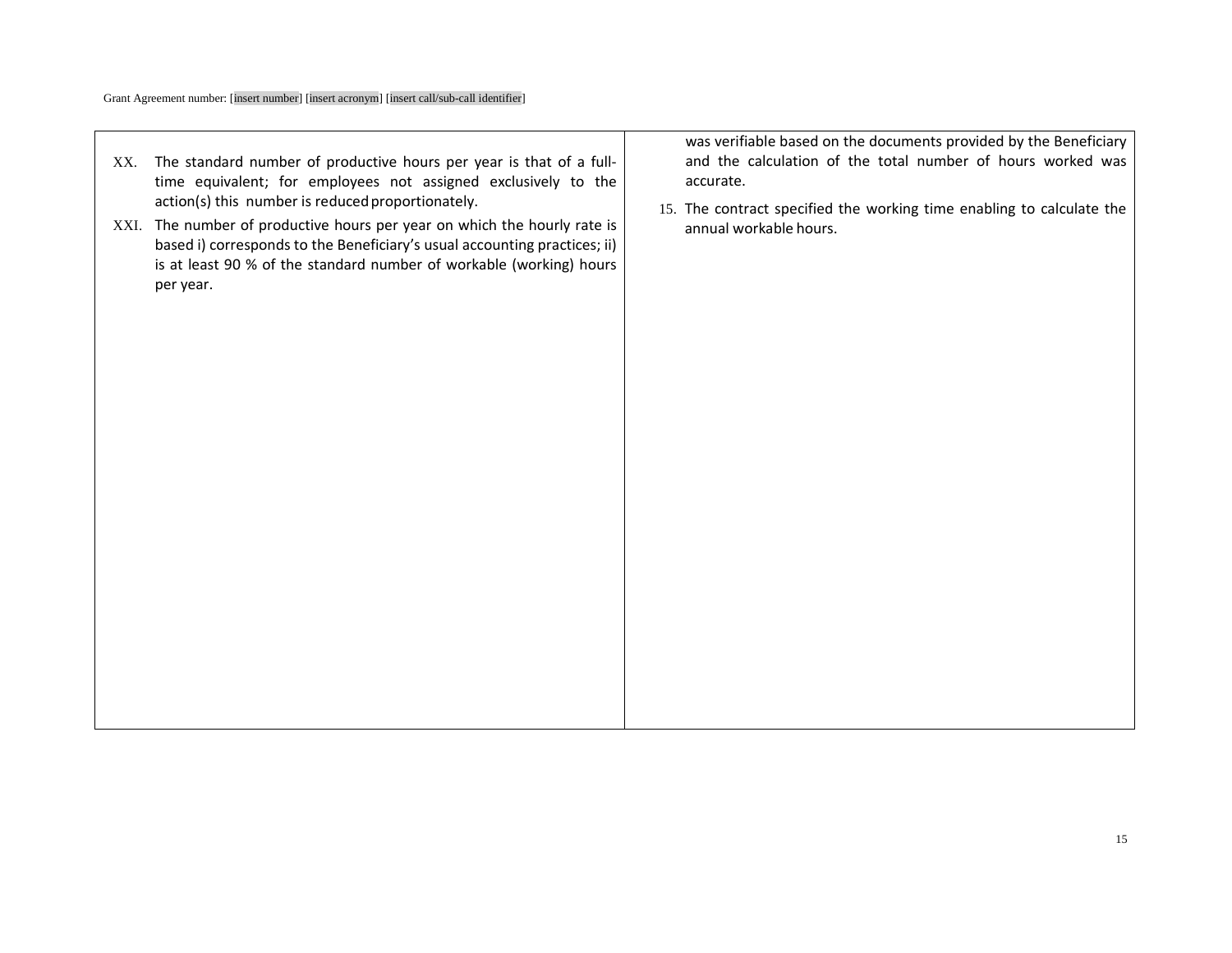| Please explain any discrepancies in the body of the Report.                                                                                                                                                                                                                                                                                                                                                                                                                                                                                                                                                                   |                                                                                                                                                                                                                                                                                                                                                                                                                                                                                                        |
|-------------------------------------------------------------------------------------------------------------------------------------------------------------------------------------------------------------------------------------------------------------------------------------------------------------------------------------------------------------------------------------------------------------------------------------------------------------------------------------------------------------------------------------------------------------------------------------------------------------------------------|--------------------------------------------------------------------------------------------------------------------------------------------------------------------------------------------------------------------------------------------------------------------------------------------------------------------------------------------------------------------------------------------------------------------------------------------------------------------------------------------------------|
| <b>Statements to be made by Beneficiary</b>                                                                                                                                                                                                                                                                                                                                                                                                                                                                                                                                                                                   | Procedures to be carried out and Findings to be confirmed by the Auditor                                                                                                                                                                                                                                                                                                                                                                                                                               |
| XXII. Standard workable (working) hours are hours during which personnel<br>are at the Beneficiary's disposal preforming the duties described in<br>the relevant employment contract, collective labour agreement or<br>national labour legislation. The number of standard annual workable<br>(working) hours that the Beneficiary claims is supported by labour<br>contracts, national legislation and other documentary evidence.<br>[If certain statement(s) of section "D. Productive hours" cannot be endorsed by<br>the Beneficiary they should be listed here below and reported as exception by<br>the Auditor:<br>] | If method C is applied<br>16. The calculation of the number of productive hours per year<br>corresponded to the usual costs accounting practice of the<br>Beneficiary.<br>17. The calculation of the standard number of workable (working)<br>hours per year was corroborated by the documents presented by<br>the Beneficiary.<br>18. The number of productive hours per year used for the calculation<br>of the hourly rate was at least 90 % of the number of workable<br>(working) hours per year. |
| E. Hourly rates                                                                                                                                                                                                                                                                                                                                                                                                                                                                                                                                                                                                               | Procedure                                                                                                                                                                                                                                                                                                                                                                                                                                                                                              |
| The hourly rates are correct because:<br>XXIII. Hourly rates are correctly calculated since they result from dividing<br>annual personnel costs by the productive hours of a given year and<br>group (e.g. staff category or department or cost centre depending on                                                                                                                                                                                                                                                                                                                                                           | $\checkmark$ The Auditor has obtained a list of all personnel rates calculated by<br>the Beneficiary in accordance with the methodology used.<br>$\checkmark$ The Auditor has obtained a list of all the relevant employees, based<br>on which the personnel rate(s) are calculated.                                                                                                                                                                                                                   |
| the methodology applied) and they are in line with the statements<br>made in section C. and D. above.                                                                                                                                                                                                                                                                                                                                                                                                                                                                                                                         | For 10 full-time equivalent employees selected at random (same sample<br>basis as Section C: Personnel costs):                                                                                                                                                                                                                                                                                                                                                                                         |
|                                                                                                                                                                                                                                                                                                                                                                                                                                                                                                                                                                                                                               | $\checkmark$ The Auditor recalculated the hourly rates.                                                                                                                                                                                                                                                                                                                                                                                                                                                |
| [If the statement of section 'E. Hourly rates' cannot be endorsed by the<br>Beneficiary they should be listed here below and reported as exception by the<br>Auditor:                                                                                                                                                                                                                                                                                                                                                                                                                                                         | $\checkmark$ The Auditor verified that the methodology applied corresponds to<br>the usual accounting practices of the organisation and is applied<br>consistently for all activities of the organisation on the basis of<br>objective criteria irrespective of the source of funding.<br><b>Factual finding:</b>                                                                                                                                                                                      |
|                                                                                                                                                                                                                                                                                                                                                                                                                                                                                                                                                                                                                               | 19. No differences arose from the recalculation of the hourly rate for<br>the employees included in the sample.                                                                                                                                                                                                                                                                                                                                                                                        |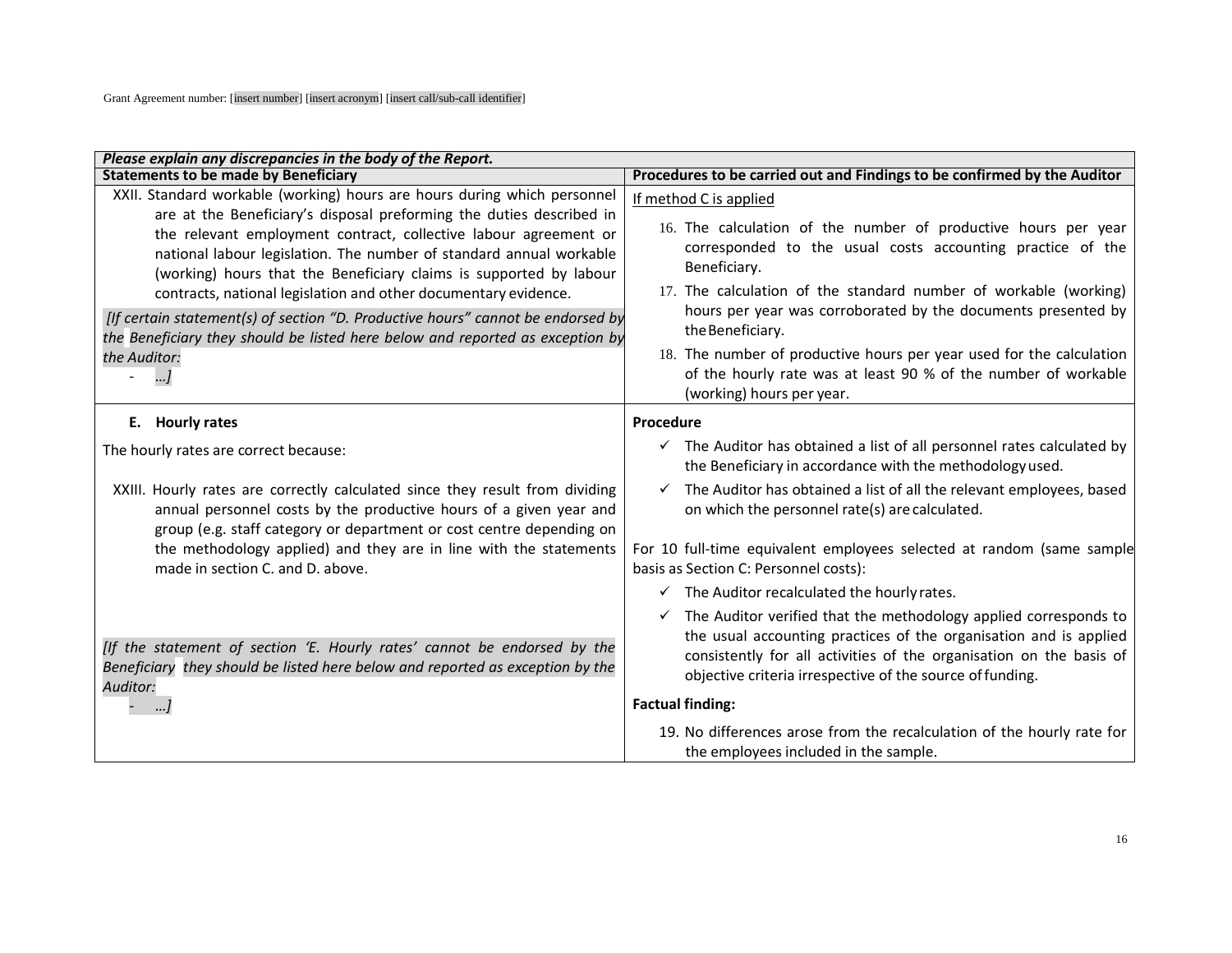| F. Time recording                                                                                                                                                                                                                                                                               | Procedure                                                                                                                                                              |
|-------------------------------------------------------------------------------------------------------------------------------------------------------------------------------------------------------------------------------------------------------------------------------------------------|------------------------------------------------------------------------------------------------------------------------------------------------------------------------|
| XXIV. Time recording is in place for all persons with no exclusive dedication<br>to one action. At least all hours worked in connection with the grant<br>agreement(s) are registered on a daily/weekly/monthly basis [delete<br>as appropriate) using a paper/computer-based system [delete as | The Auditor reviewed the brief description, all relevant manuals<br>$\checkmark$<br>and/or internal guidance describing the methodology used to<br>record time.        |
| appropriate];<br>XXV. For persons exclusively assigned to one activity the Beneficiary has<br>either signed a declaration to that effect or has put arrangements in<br>place                                                                                                                    | The Auditor reviewed the time records of the random sample of 10 full-time<br>equivalents referred to under Section C: Personnel costs, and verified in<br>particular: |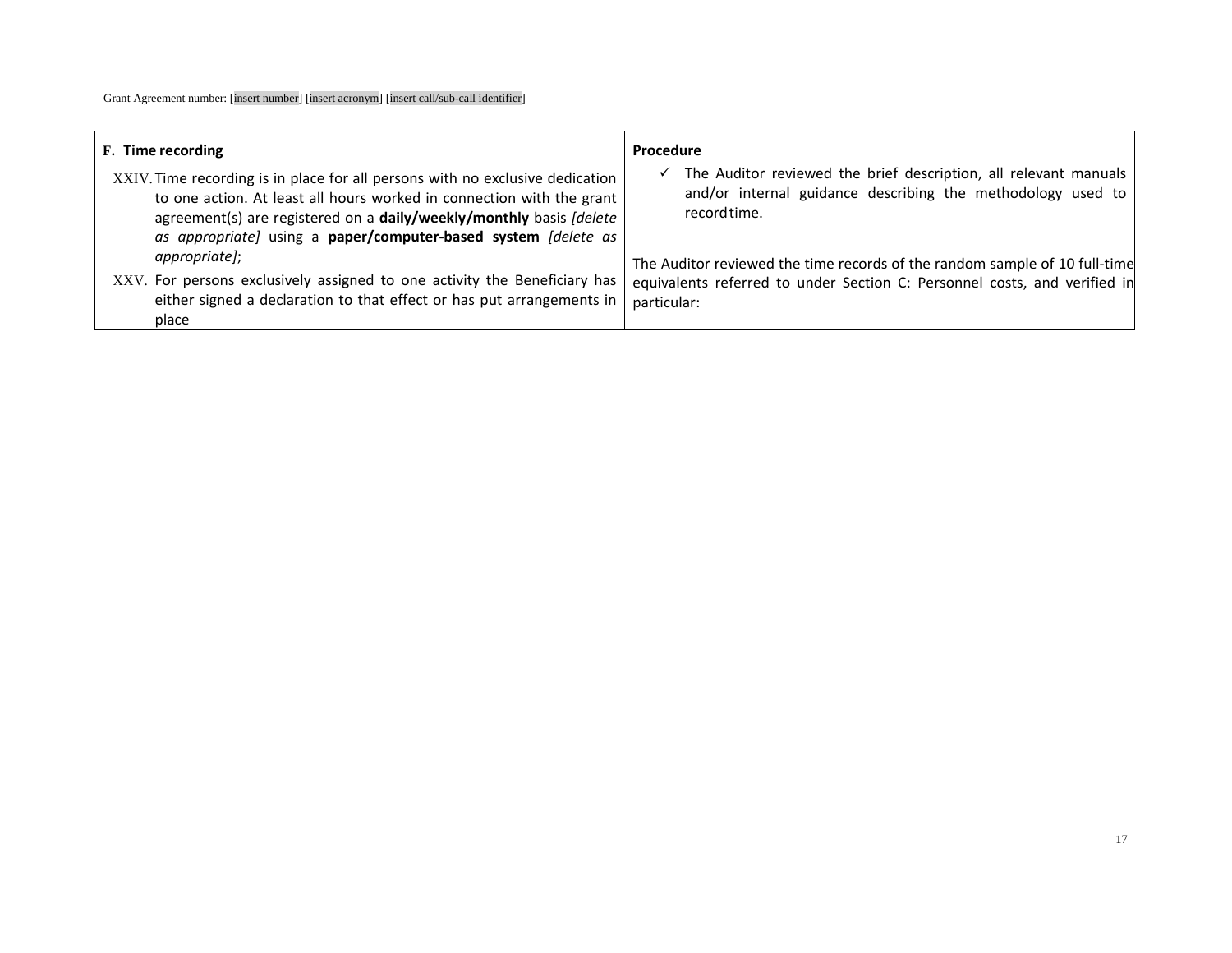| Please explain any discrepancies in the body of the Report.                                                                                                                                                         |                                                                                                                                                                                                                                                                                                                                                                                                                       |
|---------------------------------------------------------------------------------------------------------------------------------------------------------------------------------------------------------------------|-----------------------------------------------------------------------------------------------------------------------------------------------------------------------------------------------------------------------------------------------------------------------------------------------------------------------------------------------------------------------------------------------------------------------|
| <b>Statements to be made by Beneficiary</b>                                                                                                                                                                         | Procedures to be carried out and Findings to be confirmed by the Auditor                                                                                                                                                                                                                                                                                                                                              |
| to record their working time;<br>XXVI. Records of time worked have been signed by the person concerned<br>(on paper or electronically) and approved by the action manager or                                        | that time records were available for all persons with not exclusive<br>$\checkmark$<br>assignment to the action;<br>that time records were available for persons working exclusively<br>for an action, or, alternatively, that a declaration signed by the<br>Beneficiary was available for them certifying that they were                                                                                            |
| line manager at least monthly;<br>XXVII. Measures are in place to prevent staff from:                                                                                                                               |                                                                                                                                                                                                                                                                                                                                                                                                                       |
| i. recording the same hours twice,                                                                                                                                                                                  | working exclusively for an action;                                                                                                                                                                                                                                                                                                                                                                                    |
| ii. recording working hours during absence periods (e.g. holidays,<br>sick leave),                                                                                                                                  | that time records were signed and approved in due time and that<br>$\checkmark$<br>all minimum requirements were fulfilled;                                                                                                                                                                                                                                                                                           |
| iii. recording more than the number of productive hours per year<br>used to calculate the hourly rates, and                                                                                                         | that the persons worked for the action in the periods claimed;                                                                                                                                                                                                                                                                                                                                                        |
| iv. recording hours worked outside the action period.                                                                                                                                                               | that no more hours were claimed than the productive hours used<br>to calculate the hourly personnel rates;                                                                                                                                                                                                                                                                                                            |
| XXVIII. No working time was recorded outside the action period;<br>XXIX. No more hours were claimed than the productive hours used to<br>calculate the hourly personnel rates.                                      | that internal controls were in place to prevent that time is<br>recorded twice, during absences for holidays or sick leave; that<br>more hours are claimed per person per year per action than the<br>number of productive hours per year used to calculate the hourly<br>rates; that working time is recorded outside the action period;                                                                             |
| [Please provide a brief description of the time recording system in place<br>together with the measures applied to ensure its reliability to the Auditor and<br>annex it to the present certificate <sup>4</sup> ]. | the Auditor cross-checked the information with human-resources<br>records to verify consistency and to ensure that the internal<br>controls have been effective. In addition, the Auditor has verified<br>that no more hours were charged to an action per person per year<br>than the number of productive hours per year used to calculate the<br>hourly rates, and verified that no time worked outside the action |
| [If certain statement(s) of section "F. Time recording" cannot be endorsed by<br>the Beneficiary they should be listed here below and reported as exception by                                                      | period was charged to the action.<br><b>Factual finding:</b>                                                                                                                                                                                                                                                                                                                                                          |
| the Auditor:                                                                                                                                                                                                        |                                                                                                                                                                                                                                                                                                                                                                                                                       |
|                                                                                                                                                                                                                     | 20. The brief description, manuals and/or internal guidance on time<br>recording provided<br>Beneficiary<br>by the<br>consistent<br>were<br>with management                                                                                                                                                                                                                                                           |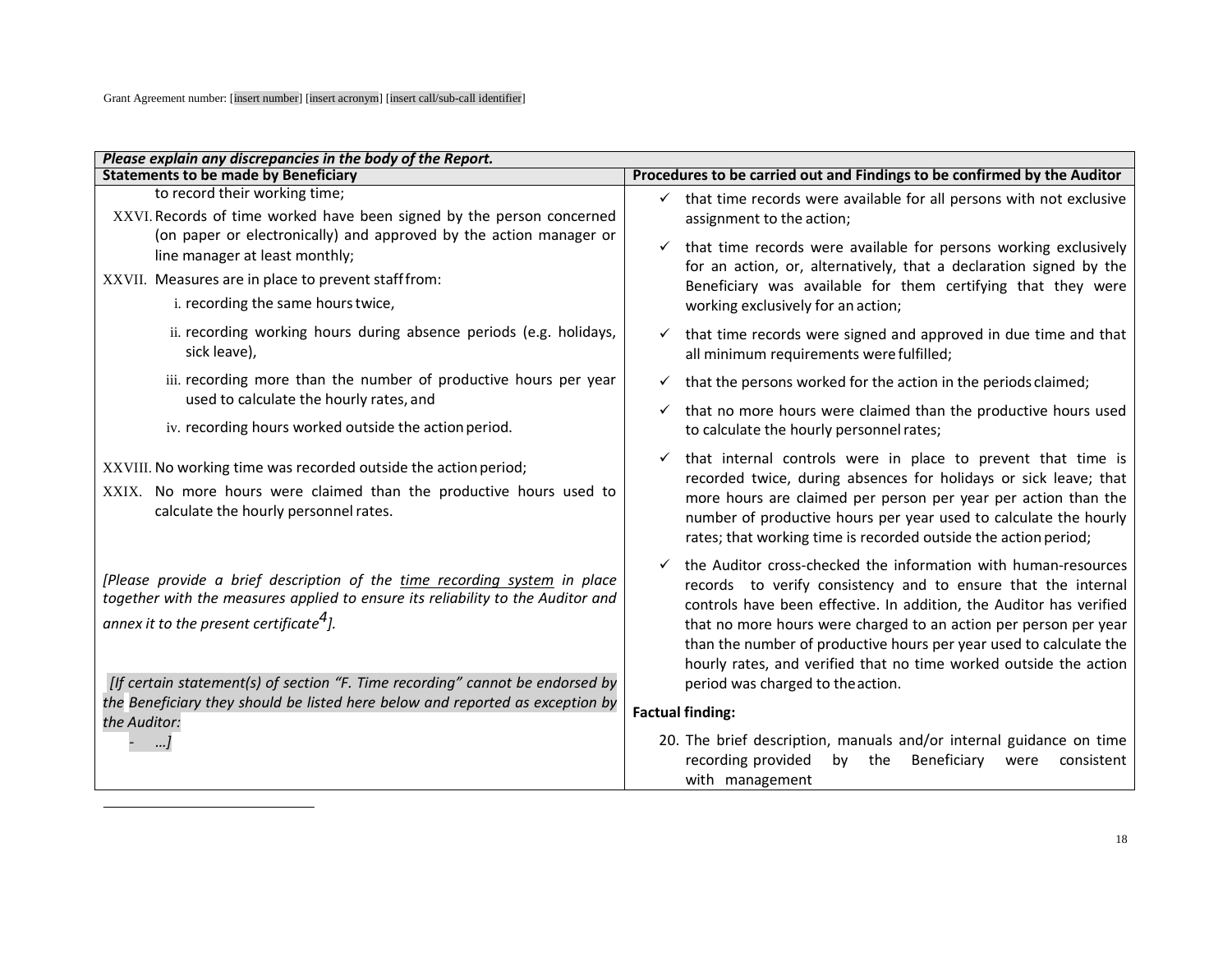<sup>4</sup> The description of the time recording system must state among others information on the content of the time records, its coverage (full or action timerecording, for all personnel or only for personnel involved in the actions), its degree of detail (whether there is a reference to the particular tasks accomplished), its form, periodicity of the time registration and authorisation (paper or a computer-based system; on a daily, weekly or monthly basis; signed and countersigned by whom), controls applied to prevent double-charging of time or ensure consistency with HR-records such as absences and travels as well as it information flow up to its use for the preparation of the Financial Statements.